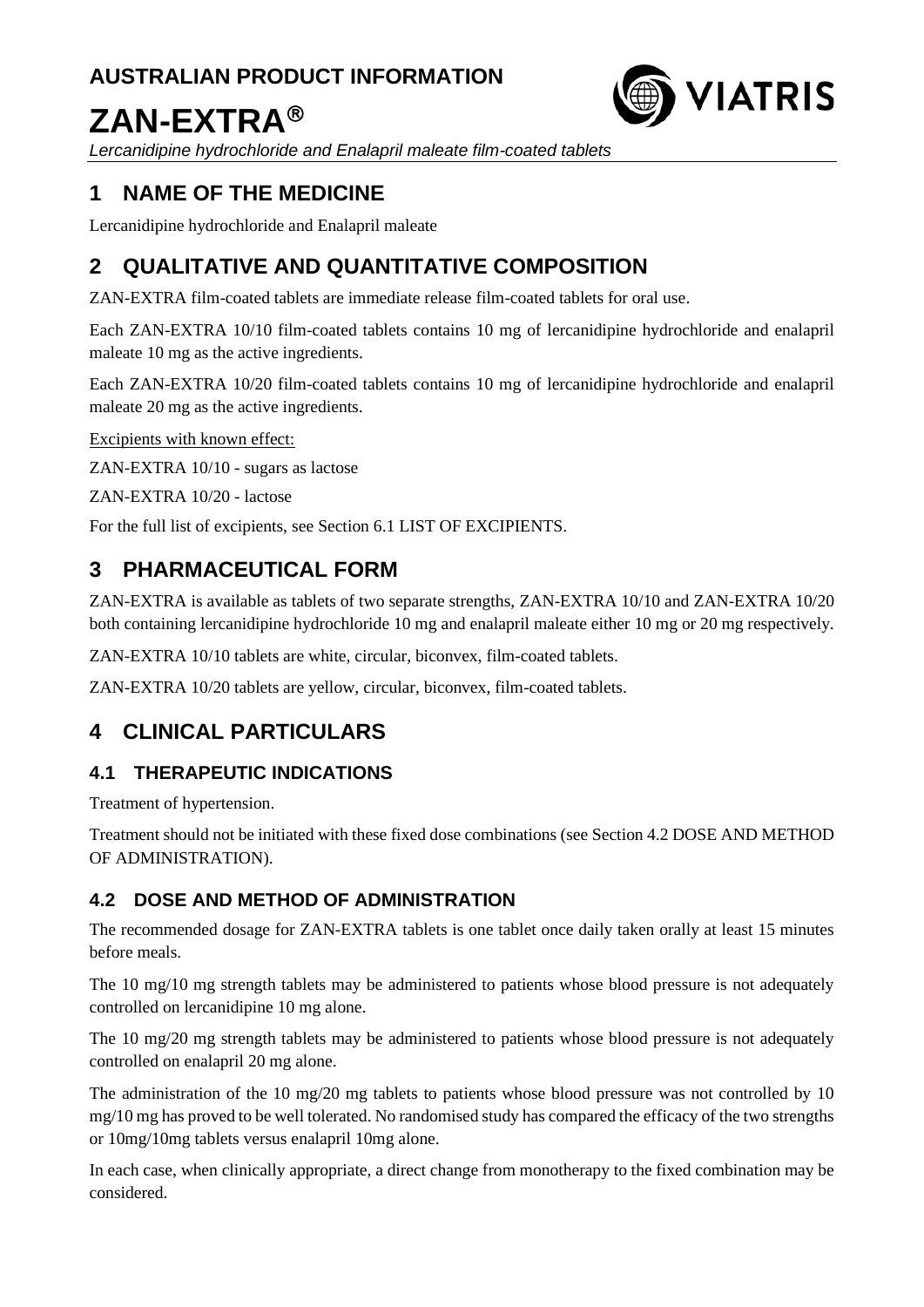Replacement therapy: For convenience, patients receiving lercanidipine and enalapril from separate tablets may instead wish to receive the combination tablets.

## Use in the Elderly

The dose for elderly patients should be in line with their renal function (see Section 4.2 DOSE AND METHOD OF ADMINISTRATION – Use in Renal Dysfunction).

## Use in Children

Since there is no clinical experience in patients under the age of 18 years, use in children is not recommended.

## Use in Renal Dysfunction

ZAN-EXTRA is contraindicated in severe renal impairment (creatinine clearance <30 mL/min) or in patients on haemodialysis (see Section 4.3 CONTRAINDICATIONS and Section 4.4 SPECIAL WARNINGS AND PRECAUTIONS FOR USE). Special care should be exercised when treatment is commenced in patients with mild to moderate impairment of kidney function.

## Use in Hepatic Dysfunction

ZAN-EXTRA is contraindicated in severe hepatic impairment. Special care should be exercised when treatment is commenced in patients with mild to moderate impairment of liver function.

## **4.3 CONTRAINDICATIONS**

- Hypersensitivity to lercanidipine or enalapril, to any dihydropyridine calcium antagonist or ACE inhibitor, or to any of the excipients.
- Pregnancy (see Section 4.4 SPECIAL WARNINGS AND PRECAUTIONS FOR USE Use in Pregnancy).
- Lactation (see Section 4.4 SPECIAL WARNINGS AND PRECAUTIONS FOR USE Use in Lactation).
- Women of child-bearing potential unless effective contraception is used.
- Severe renal impairment (creatinine clearance < 30 mL/min).
- Severe hepatic impairment.
- Co-administration with ciclosporin (see Section 4.4 Special WARNINGS AND PRECAUTIONS FOR USE and Section 4.5 INTERACTIONS WITH OTHER MEDICINES AND OTHER FORMS OF INTERACTIONS**)**
- History of angioedema whether hereditary or idiopathic, or associated with previous ACE inhibitor therapy.

## **4.4 SPECIAL WARNINGS AND PRECAUTIONS FOR USE**

#### **Angioedema**

Angioedema of the face, extremities, lips, tongue, glottis and/or larynx has been reported in patients treated with angiotensin converting enzyme inhibitors, including enalapril maleate. In such cases, ZAN-EXTRA should be promptly discontinued and the patient carefully observed until the swelling disappears. Even in those instances where swelling of only the tongue is involved, without respiratory distress, patients may require prolonged observation since treatment with antihistamines and corticosteroids may not be sufficient. Very rarely, fatalities have been reported due to angioedema associated with laryngeal oedema or tongue oedema. Patients with involvement of the tongue, glottis or larynx are likely to experience airway obstruction, especially those with a history of airway surgery. **Where there is involvement of the tongue, glottis or larynx, likely to cause airway obstruction, appropriate therapy, which may include subcutaneous adrenaline (epinephrine) solution 1:1000 (0.3 mL to 0.5 mL) and/or measures to ensure a patent airway should be promptly administered** [see Section 4.8 ADVERSE EFFECTS (UNDESIRABLE EFFECTS)].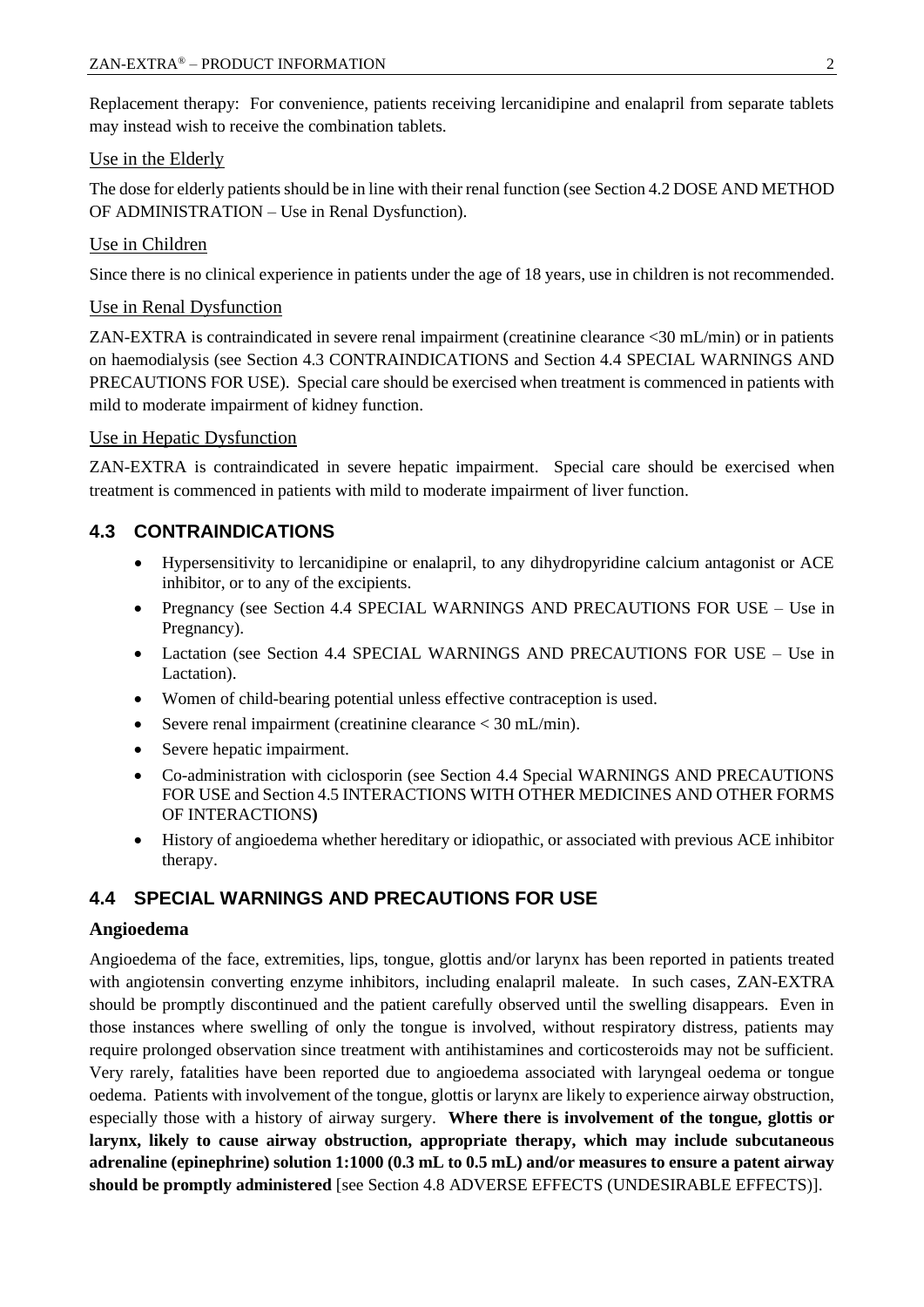The onset of angioedema associated with use of ACE inhibitors may be delayed for weeks or months. Patients may have multiple episodes of angioedema with long symptom-free intervals. Angioedema may occur with or without urticaria.

Black patients receiving ACE inhibitors have been reported to have higher incidence of angioedema compared to non-blacks.

The risk of angioedema may be increased in patients taking an ACE inhibitor and concomitant vildagliptin (see Section 4.5 INTERACTIONS WITH OTHER MEDICINES AND OTHER FORMS OF INTERACTIONS).

#### **Hypotension**

Excessive hypotension was rarely seen in uncomplicated hypertensive patients but is a possible consequence of enalapril use in severely salt/volume depleted persons such as those treated vigorously with diuretics or patients on dialysis [see Section 4.4 SPECIAL WARNINGS AND PRECAUTIONS FOR USE, Section 4.5 INTERACTIONS WITH OTHER MEDICINES AND OTHER FORMS OF INTERACTIONS and Section 4.8 ADVERSE EFFECTS (UNDESIRABLE EFFECTS)]. In patients with heart failure, with or without associated renal insufficiency, excessive hypotension has been observed and may be associated with oliguria and/or progressive azotaemia, and rarely with acute renal failure and/or death. Because of the potential fall in blood pressure in these patients, therapy should be started under very close medical supervision. Such patients should be followed closely for the early weeks of treatment with ZAN-EXTRA and whenever the dose of enalapril is increased. Similar considerations may apply to patients with ischaemic heart or cerebrovascular disease, in whom an excessive fall in blood pressure could result in a myocardial infarction or cerebrovascular accident.

If hypotension occurs the patient should be placed in supine position and, if necessary, receive an intravenous infusion of normal saline. A transient hypotensive response is not a contraindication to further doses which usually can be given without difficulty once the blood pressure has increased after volume expansion.

#### **Neutropenia/Agranulocytosis**

Another angiotensin converting enzyme inhibitor has been shown to cause agranulocytosis and bone marrow depression (including leucopenia/neutropenia). These reports generally involve patients who have preexisting renal dysfunction and/or collagen vascular disease, some of whom have received concomitant immunosuppressant therapy. Most reports describe transient episodes for which a causal relationship to the ACE inhibitor could not be established. Available data from clinical trials of enalapril are insufficient to show that enalapril does not cause agranulocytosis at similar rates. International marketing experience has revealed cases of neutropenia or agranulocytosis, in which a causal relationship to enalapril cannot be excluded.

It is recommended that periodic haematologic monitoring be considered in patients with diseases known to affect bone marrow function (e.g. renal dysfunction, collagen vascular disease etc.) and/or who are taking concomitant therapy known to be associated with bone marrow depression.

#### **Sick Sinus Syndrome**

Special care should be exercised when lercanidipine is used in patients with sick sinus syndrome (if a pacemaker is not in situ).

Lercanidipine does not interfere with normal cardiac excitation and conduction when used at therapeutic dosages in patients with mild to moderate hypertension as clearly demonstrated below.

Two invasive cardiac catheterisation studies were performed:

Lercanidipine: a novel lipophilic dihydropyridine calcium antagonist with long duration of action and high vascular selectivity. *Exp. Opin. Invest. Drugs 1999;8:1043-1062]* were performed with single oral doses of lercanidipine. No evidence of reduced cardiac inotropism were found in the studies and no changes in ECG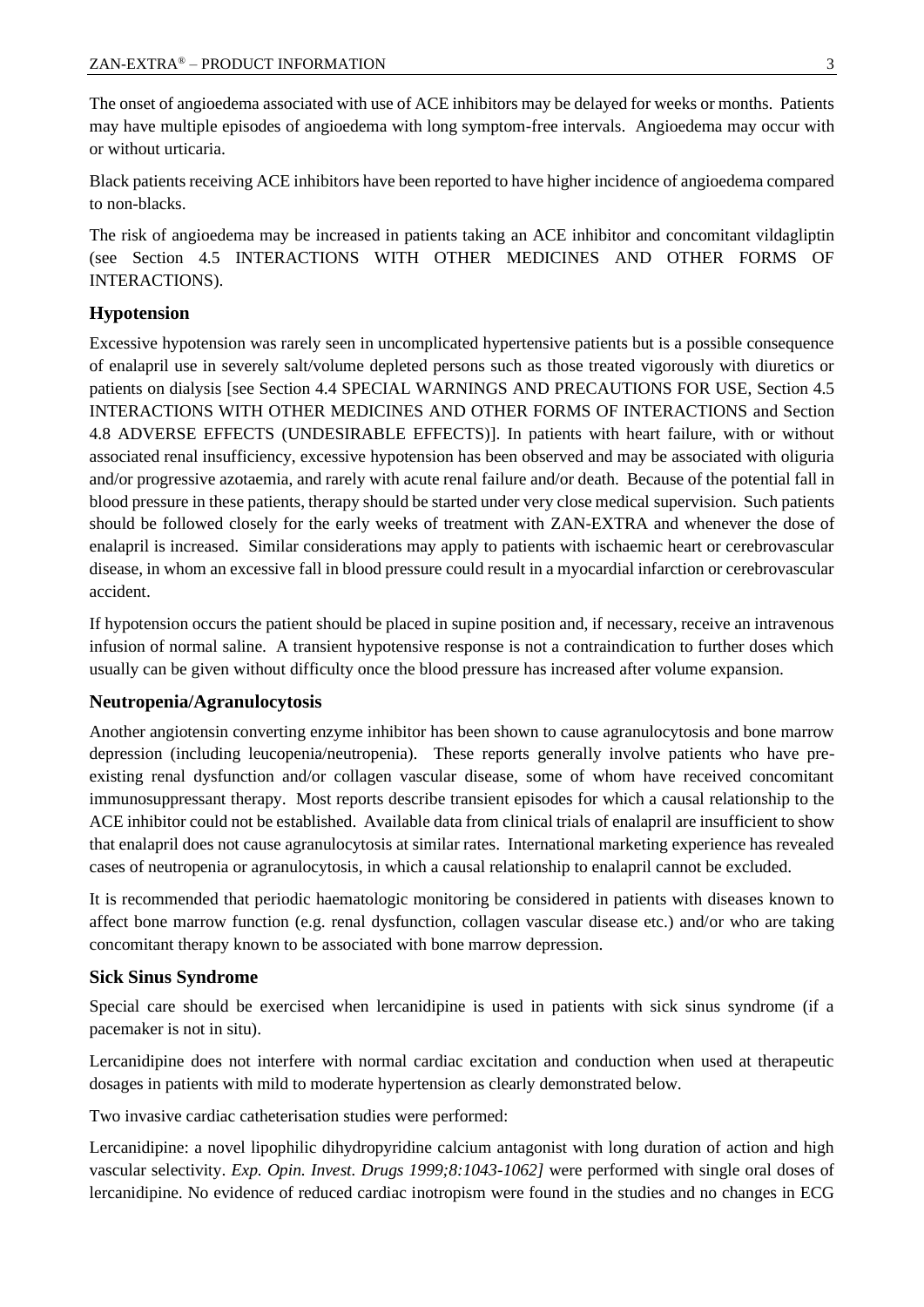parameters, including PR and RR intervals were observed. In addition, an open invasive ECG study found no negative effect on the sinus node and A-V conduction functional parameters 1.5 to 2 h after a single oral dose of lercanidipine 20 mg.

A randomised, double-blind study in patients with mild to moderate hypertension was conducted to compare the effects of prolonged (2 weeks) administration of lercanidipine 20 mg once daily with those of sustainedrelease (SR) verapamil 240 mg once daily on cardiac excitation and conduction. The results demonstrated that lercanidipine does not interfere with normal cardiac excitation and conduction since it has no significant effect on QRS duration, or PR, QT and QTc intervals. In addition, lercanidipine had no effects on the types of cardiac arrhythmias present in these patients. The effects of lercanidipine were generally similar to those of verapamil SR, although verapamil trended to prolong the PR interval [A. Cavallini and G. Terzi; Effects of antihypertensive therapy with lercanidipine and verapamil on cardiac electrical activity in patients with hypertension: a randomised, double-blind pilot study. *Curr Ther Res Clin Exp. 2000;61:477-487* (ID186)].

#### **Ischaemic Heart Disease**

It has been suggested that some short-acting dihydropyridines may be associated with increased cardiovascular risk in patients with ischaemic heart disease. Although lercanidipine is long-acting, caution is required in such patients.

#### **Outflow Obstruction (Aortic Stenosis)**

Although haemodynamic controlled studies revealed no impairment of ventricular function, care is required in patients with left ventricular outflow obstruction (aortic stenosis) when treated with calcium channel blockers.

#### **Congestive Heart Failure**

In general, calcium channel blockers should be used with caution in patients with heart failure. Although animal data and acute haemodynamic evaluation in patients with preserved left ventricular function have not demonstrated that lercanidipine exerts a direct negative inotropic effect, safety in patients with congestive heart failure has not been established. Therefore, as for other calcium channel blockers, lercanidipine should be used with caution in such patients, especially if untreated.

#### **Unstable Angina Pectoris or within one month of a Myocardial Infarction**

Rarely, patients have developed documented increased frequency, duration and/or severity of angina on starting calcium channel blocker therapy or at the time of dosage increase (particularly those with severe obstructive coronary artery disease). The mechanism of this effect has not been elucidated, however the possibility of an exacerbation of angina and/or cardiac ischaemia exists. It is therefore suggested that the use of calcium channel blockers is not advisable in patients with unstable angina pectoris or recent myocardial infarction [see Section 4.8 ADVERSE EFFECTS (UNDESIRABLE EFFECTS**)**].

#### **Inducers of CYP3A4**

Inducers of CYP3A4 like anticonvulsants (e.g. phenytoin, carbamazepine) and rifampicin may reduce lercanidipine's plasma levels and therefore the efficacy of lercanidipine may be less than expected (see Section 4.5 INTERACTIONS WITH OTHER MEDICINES AND OTHER FORMS OF INTERACTIONS).

#### **Aortic or Mitral Valve Stenosis/Hypertrophic Cardiomyopathy**

As with all vasodilators, ACE inhibitors should be given with caution to patients with left ventricular valvular and outflow obstruction and avoided in cases of cardiogenic shock and haemodynamically significant obstruction.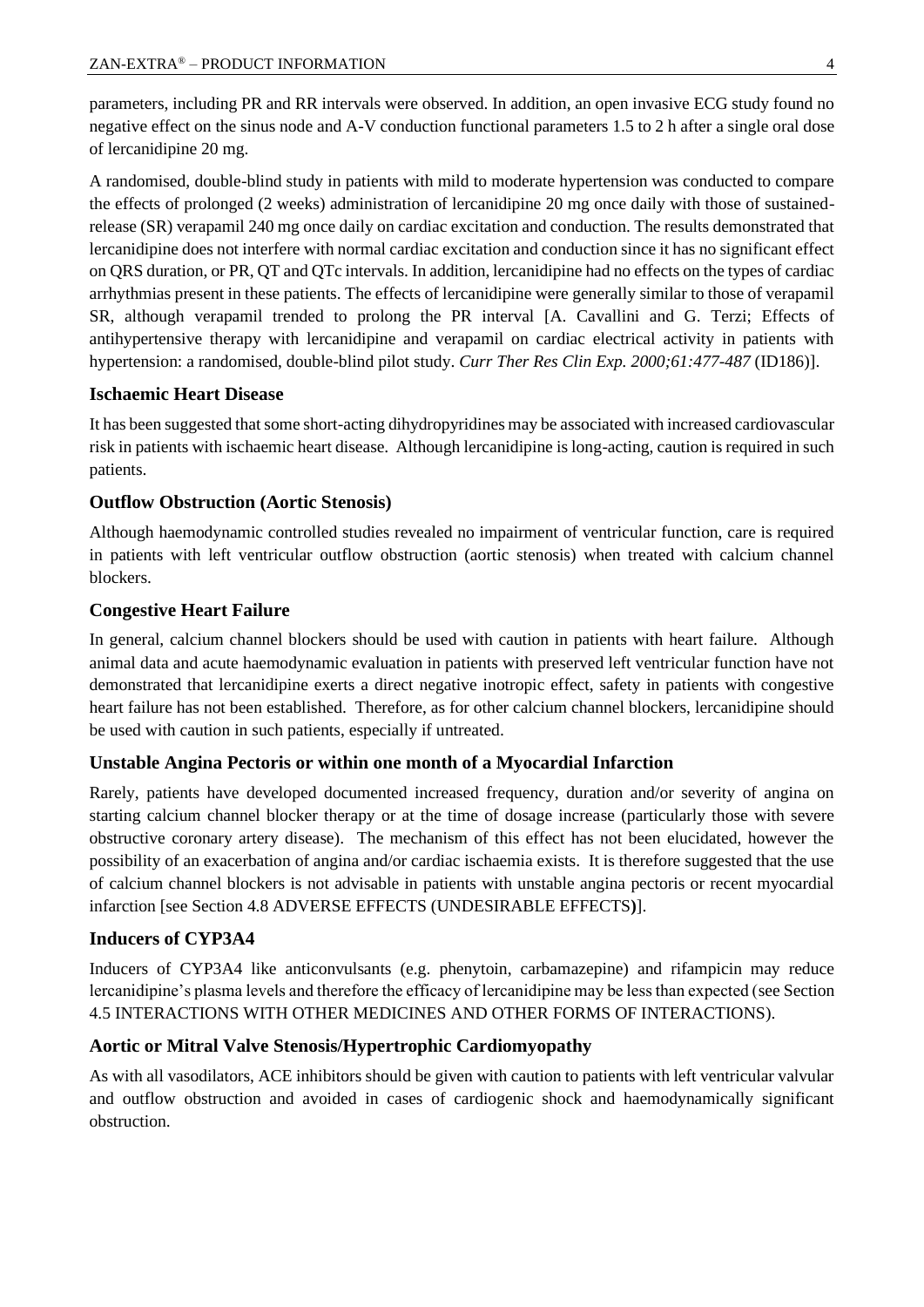## **Combination use of Angiotensin Converting Enzyme Inhibitors or Angiotensin Receptor Antagonists and Anti-inflammatory Drugs and Thiazide Diuretics**

The use of an ACE inhibiting drug (ACE inhibitor or angiotensin receptor antagonist) and an antiinflammatory drug (NSAID or COX-2 inhibitor) and a thiazide diuretic at the same time increases the risk of renal impairment. This includes use in fixed combination products containing more than one class of drug. Combined use of these medications should be accompanied by increased monitoring of serum creatinine, particularly at the institution of the treatment. The combination of drugs from these three classes should be used with caution particularly in elderly patients or those with pre-existing renal impairment.

#### **Angioedema**

Patients with a history of angioedema unrelated to ACE inhibitor therapy may be at increased risk of angioedema while receiving an ACE inhibitor (see Section 4.3 CONTRAINDICATIONS).

## **Anaphylactoid Reactions During Hymenoptera Desensitization**

Rarely, patients receiving ACE inhibitors during desensitization with hymenoptera venom (for example, from bees, ants or wasps), or during low density lipoprotein (LDL)-apheresis with dextran sulfate have experienced life-threatening anaphylactoid reactions. These reactions were avoided by temporarily withholding ACE inhibitor therapy prior to each desensitization or apheresis.

#### **Haemodialysis Patients**

Anaphylactoid reactions have been reported in patients dialyzed with high-flux membranes (polyacrylonitrile membranes e.g. AN 69®) and treated concomitantly with an ACE inhibitor. These patients should be given a different type of dialysis membrane or a different class of antihypertensive agent.

#### **Peritoneal Dialysis**

Lercanidipine has been associated with the development of cloudy peritoneal effluent in patients on peritoneal dialysis. The turbidity is due to an increased triglyceride concentration in the peritoneal effluent. Whilst the mechanism is unknown, the turbidity tends to resolve soon after withdrawal of lercanidipine. This is an important association to recognise as cloudy peritoneal effluent can be mistaken for infective peritonitis with consequential unnecessary hospitalisation and empiric antibiotic administration.

#### **Hypoglycaemia**

Diabetic patients treated with oral antidiabetic agents should be told to closely monitor for hypoglycaemia, especially during the first month of treatment with this combination (see Section 4.5 INTERACTIONS WITH OTHER MEDICINES AND OTHER FORMS OF INTERACTIONS).

#### **Cough**

A persistent, non-productive, ticklish cough has been reported in some patients undergoing treatment with enalapril and other ACE inhibiting drugs. The cough is often worse when lying down. The cough is commoner in women (who account for about two thirds of reported cases). The patients who cough may have increased bronchial reactivity compared to those who do not cough. It may disappear in some patients with continued use, or diminish or disappear if the dose of the drug is reduced.

In those in whom cough persists, the drug should be discontinued. The cough usually returns on rechallenge. No residual effects have been reported.

#### **Surgery/Anaesthesia**

In patients undergoing major surgery or during anaesthesia with agents that produce hypotension, enalapril may block angiotensin II formation secondary to compensatory renin release. If hypotension occurs and is considered to be due to this mechanism, it can be corrected by volume expansion.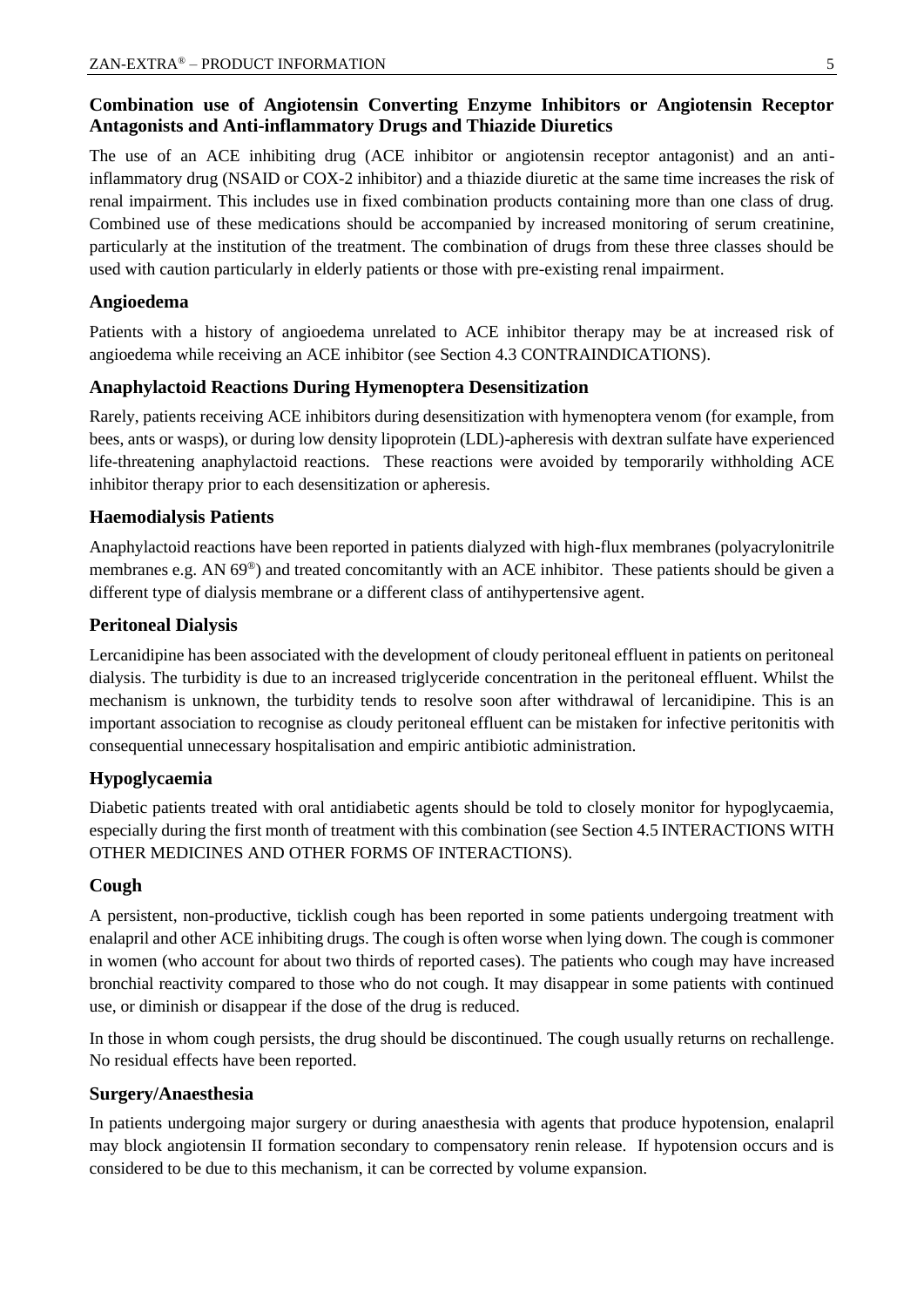#### **Hyperkalaemia**

Elevated serum potassium (greater than 5.7 mmol/L was observed in approximately one percent of hypertensive patients in clinical trials. In most cases these were isolated values which resolved despite continued therapy. Hyperkalaemia was a cause of discontinuation of therapy in 0.28 percent of hypertensive patients. Risk factors for the development of hyperkalaemia may include renal insufficiency, diabetes mellitus and the concomitant use of potassium supplements and/or potassium-containing salt substitutes, which should be used cautiously, if at all, with enalapril.

The use of potassium supplements, potassium-sparing diuretics, or potassium-containing salt substitutes particularly in patients with impaired renal function may lead to a significant increase in serum potassium. Hyperkalaemia can cause serious, sometimes fatal, arrhythmias.

If concomitant use of enalapril and any of the above-mentioned agents is deemed appropriate, they should be used with caution and with frequent monitoring of serum potassium.

#### **Serum Lithium**

The combination of lithium and enalapril is not recommended (see Section 4.5 INTERACTIONS WITH OTHER MEDICINES AND OTHER FORMS OF INTERACTIONS).

#### **Ethnic Differences**

As with other ACE inhibitors, enalapril is apparently less effective in lowering blood pressure in black people than in non-blacks, possibly because of a higher prevalence of low-renin states in the black hypertensive population (see SECTION 5.1 PHARMACODYNAMIC PROPERTIES).

#### **Alcohol**

Alcohol should be avoided since it may potentiate the effect of vasodilating antihypertensive drugs (see Section 4.5 INTERACTIONS WITH OTHER MEDICINES AND OTHER FORMS OF INTERACTIONS).

#### **Lactose**

Patients with rare hereditary problems of galactose intolerance, the Lapp lactase deficiency or glucose/galactose malabsorption should not take this medicine.

#### **Use in Hepatic Impairment**

ZAN-EXTRA is contraindicated in patients with severe hepatic impairment (see Section 4.2 DOSE AND METHOD OF ADMINISTRATION).

The antihypertensive effect of lercanidipine may be enhanced in patients with hepatic impairment.

Rarely, ACE inhibitors have been associated with a syndrome that starts with cholestatic jaundice and progresses to fulminant hepatic necrosis and (sometimes) death. The mechanism of this syndrome is not understood. Patients receiving ACE inhibitors who develop jaundice or marked elevations of hepatic enzymes should discontinue the ACE inhibitor and receive appropriate medical follow-up.

#### **Use in Renal Impairment**

ZAN-EXTRA tablets are contraindicated in patients with severe renal impairment (GFR <30 mL/min) (see Section 4.2 DOSE AND METHOD OF ADMINISTRATION).

Special care should be exercised when treatment is commenced in patients with mild to moderate renal impairment. Routine monitoring of potassium and creatinine are part of normal medical practice for these patients in treatment with enalapril.

Renal failure has been reported in association with enalapril, mainly in patients with severe heart failure or underlying renal disease, including renal artery stenosis. If recognised promptly and treated appropriately, renal failure, when associated with enalapril therapy, is usually reversible.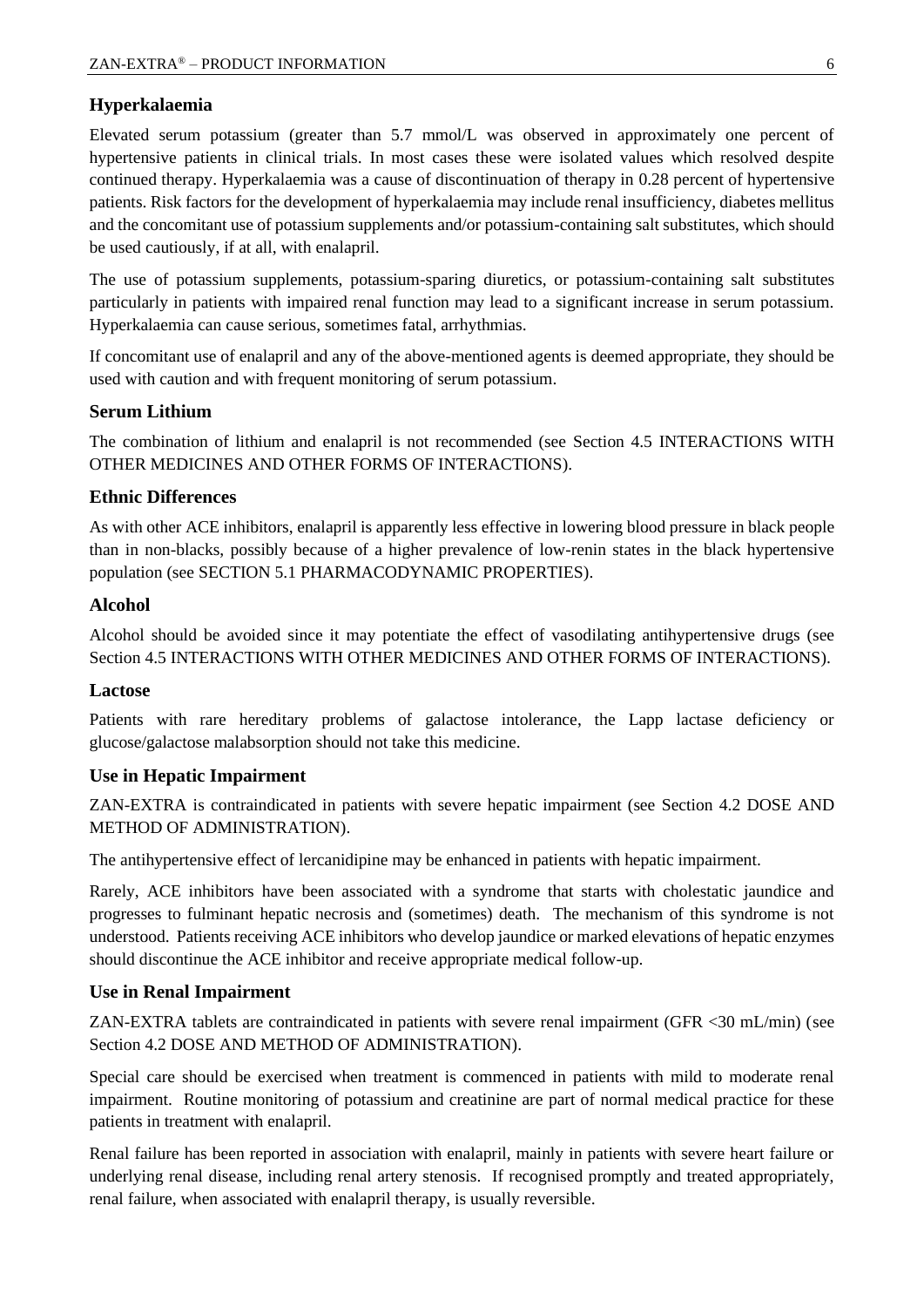Some hypertensive patients, with no apparent pre-existing renal disease have developed increases in blood urea and serum creatinine, usually minor and transient especially when enalapril has been given concurrently with a diuretic. Discontinuation of the diuretic, or of ZAN-EXTRA because of the enalapril component, may be required. This situation should raise the possibility of underlying renal artery stenosis (see Section 4.4 SPECIAL WARNINGS AND PRECAUTIONS FOR USE – Renovascular Hypertension).

Evaluation of the hypertensive patient should always include assessment of renal function (see Section 4.2 DOSE AND METHOD OF ADMINISTRATION).

## **Kidney Transplantation**

There is no experience regarding the administration of lercanidipine or enalapril in patients with recent kidney transplantation. Treatment with ZAN-EXTRA is therefore not recommended (cross reference to ciclosporin use).

## **Renovascular Hypertension**

There is an increased risk of hypotension and renal insufficiency when patients with bilateral renal artery stenosis or stenosis of the artery due to a single functioning kidney are treated with ACE inhibitors. Loss of renal function may occur with only mild changes in serum creatinine. In these patients, therapy should be initiated under close medical supervision with low doses, careful titration and monitoring of renal function.

## **Use in the Elderly**

The dose for elderly patients should be in line with their renal function. ZAN-EXTRA is contraindicated in severe renal impairment (creatinine clearance < 30 mL/min) or in patients on haemodialysis (see Section 4.3 CONTRAINDICATIONS and Section 4.4 SPECIAL WARNINGS AND PRECAUTIONS FOR USE – Use in Renal Impairment). Special care should be exercised when treatment is commenced in patients with mild to moderate impairment of kidney function.

## **Paediatric Use**

Since there is no clinical experience in patients under the age of 18 years, use in children is not recommended.

#### **Effects on Laboratory Tests**

No data available.

## **4.5 INTERACTIONS WITH OTHER MEDICINES AND OTHER FORMS OF INTERACTIONS**

The antihypertensive effect of ZAN-EXTRA could be enhanced when associated with other antihypertensive drugs such as diuretics, beta-blockers, alpha-blockers and others.

The following interactions may be observed with one or the other component of the combination.

#### **Lercanidipine**

#### Inhibitors and Inducers of CYP3A4

Since the main metabolic pathway of lercanidipine involves the enzyme CYP3A4, drugs that inhibit or induce this enzyme have the potential to alter the plasma concentration of the compound.

Therefore, inhibitors of CYP3A4 (such as ketoconazole, itraconazole, erythromycin, ritonavir and fluoxetine) may increase the plasma concentration of lercanidipine, and such combinations should be used with caution.

When co-administered with CYP3A4 inducers, such as anticonvulsants (e.g. phenytoin, carbamazepine) and rifampicin, the antihypertensive effect of lercanidipine may be reduced and, therefore, blood pressure should be monitored when the co-administration is foreseen.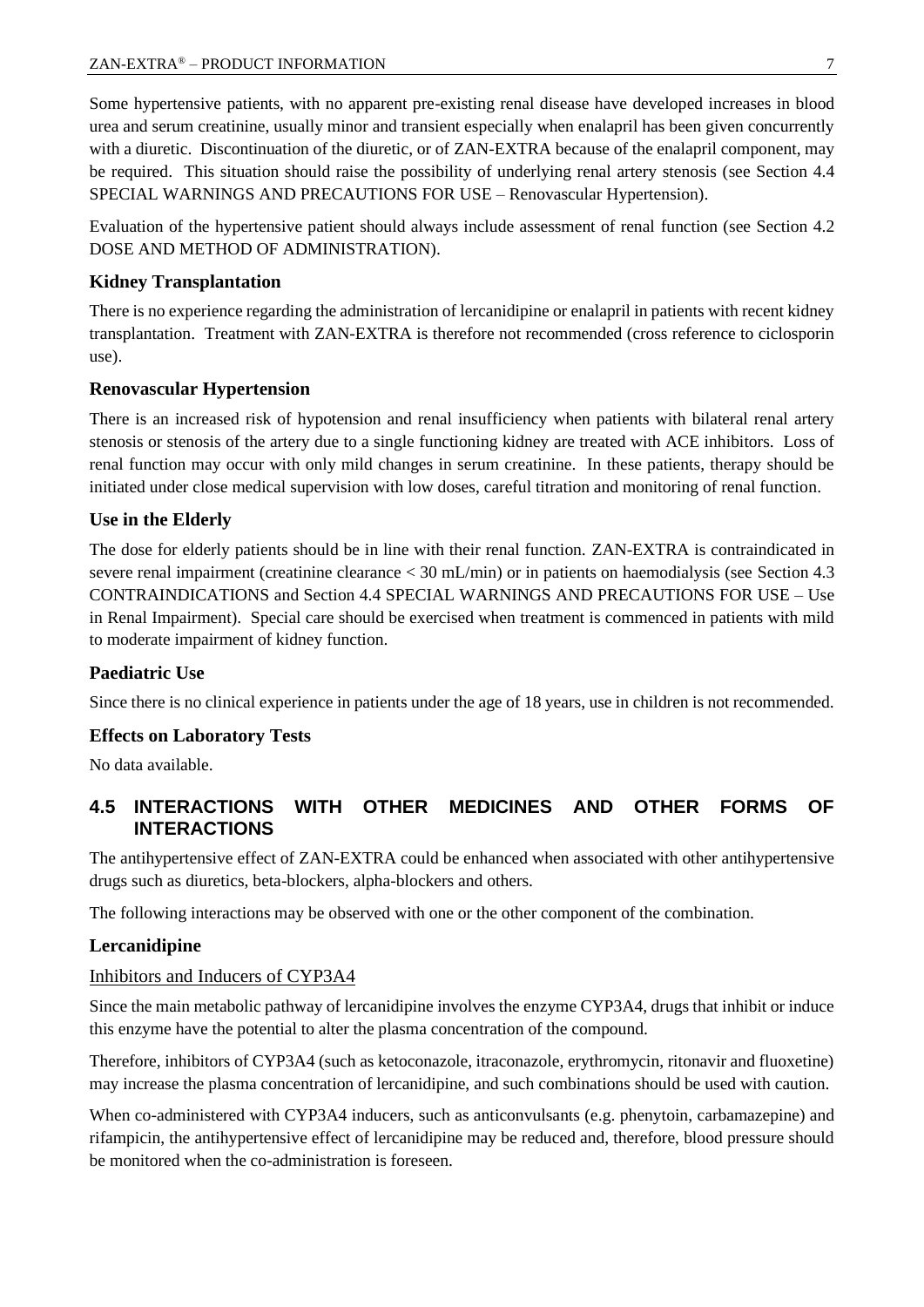#### CYP3A4 and CYP2D6 substrates

The potential for *in vivo* inhibition of CYP3A4 by lercanidipine is negligible, as confirmed by an interaction study with midazolam in healthy volunteers. After repeated co-administration with lercanidipine, midazolam (a probe for CYP3A4 activity) was found to be essentially bioequivalent to the drug administered alone. However, unless specific data are available, caution should also be exercised when lercanidipine is coprescribed with other substrates of CYP3A4 which have a narrow therapeutic index, such as ciclosporin and class III antiarrhythmic drugs (e.g. amiodarone and quinidine).

Co-administration of lercanidipine with ciclosporin resulted in a 3-fold increase in the plasma levels of lercanidipine and a 21% increase in the bioavailability of ciclosporin. However, when ciclosporin was administered 3 hours after lercanidipine, no increase in plasma levels was observed for lercanidipine, while the bioavailability of ciclosporin increased by 27%. Therefore, ciclosporin and lercanidipine should not be administered together.

Moreover, interaction studies in humans have shown that lercanidipine did not modify the plasma levels of metoprolol (a typical substrate of CYP2D6). Therefore, at therapeutic doses, it is unlikely that lercanidipine will inhibit the biotransformation of drugs metabolised by CYP2D6.

These findings confirm that the inhibition of cytochrome P450 isoenzymes observed *in vitro* with lercanidipine is devoid of any clinical significance. *In vitro* experiments with human liver microsomes demonstrated that lercanidipine inhibits CYP3A4 and CYP2D6 (IC<sub>50</sub> of 2.6  $\mu$ m and 0.8  $\mu$ m, respectively). The IC<sub>50</sub> concentrations for CYP3A4 and CYP2D6 are 160 and 40-fold higher, respectively, than those reached at peak in the plasma after a 20 mg dose.

#### Beta-blockers

When lercanidipine was administered with metoprolol, a beta-blocker eliminated mainly by the liver, the bioavailability of metoprolol was not changed, while that of lercanidipine was reduced by 50%. Therefore, when co-administered with metoprolol, it may be necessary to increase the dose of lercanidipine. It is anticipated that a similar effect may occur with propranolol.

#### Cardiac glycosides

Co-administration of lercanidipine in patients chronically treated with beta-methyldigoxin (a pro-drug of digoxin) showed no evidence of a pharmacokinetic interaction. However, patients on concomitant digoxin treatment should be closely monitored.

#### Cimetidine

Concomitant administration of cimetidine 400 mg BD does not cause significant changes in the plasma levels of lercanidipine: AUC and  $C_{\text{max}}$  were increased by a mean of 11%. However, at higher doses caution is required since the bioavailability and the hypotensive effect of lercanidipine may be increased.

#### Simvastatin

Co-administration of a 20 mg dose of lercanidipine with 40 mg simvastatin resulted in no increase in the bioavailability of lercanidipine, however a 56% increase was observed for simvastatin and a 28% increase for its active metabolite  $\beta$ -hydroxyacid. It is unlikely that these changes are clinically relevant. However, it is recommended that when required lercanidipine be administered in the morning and simvastatin in the evening.

#### Food

#### See Section 5.2 PHARMACOKINETIC PROPERTIES.

The metabolism of dihydropyridines can be inhibited by grapefruit juice, leading to increased plasma concentration and hypotensive effect.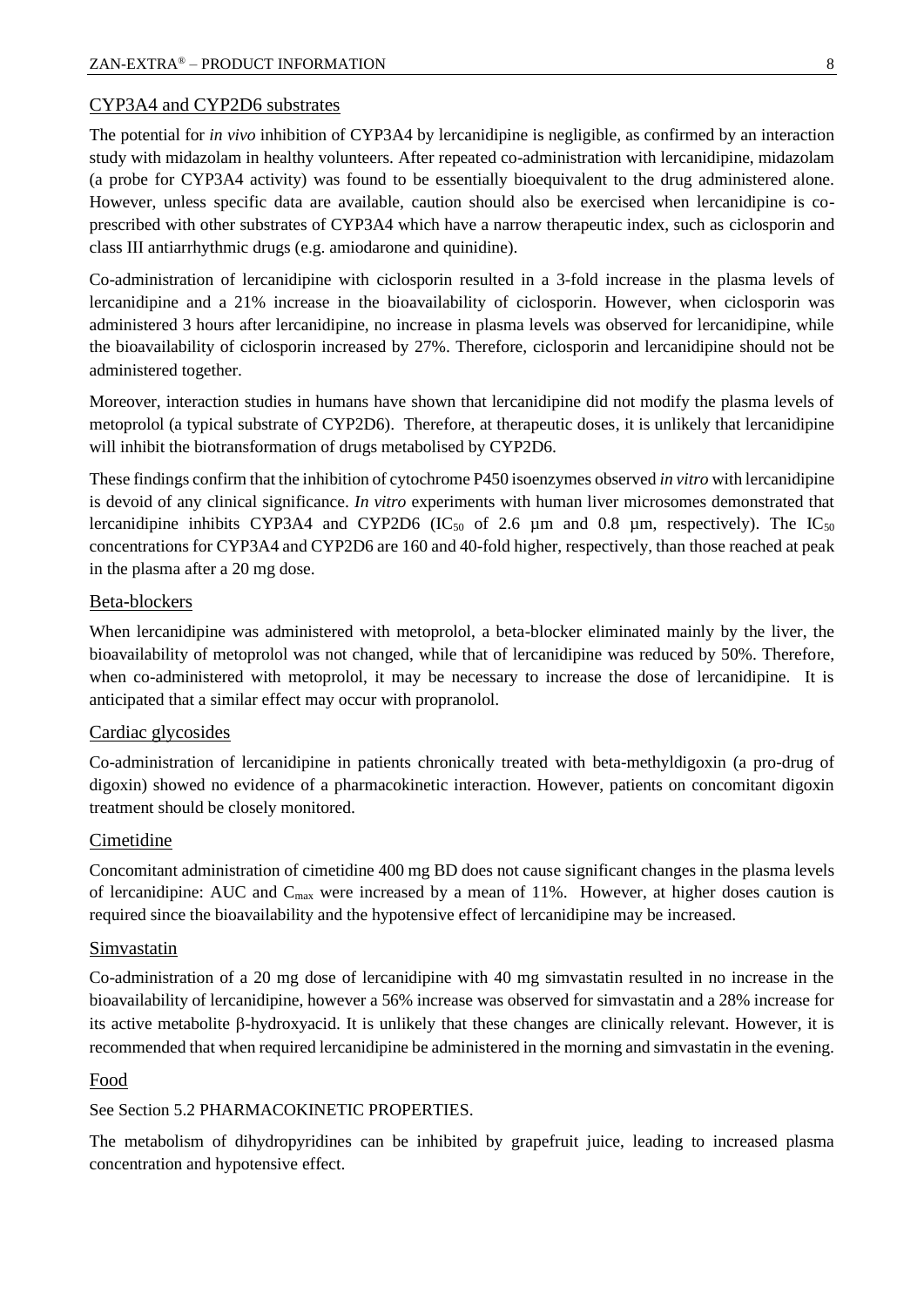Alcohol should be avoided while taking lercanidipine since it may potentiate the effect of vasodilating antihypertensive drugs.

#### Ciclosporin

Ciclosporin and lercanidipine should not be administered together (see Section 4.3 CONTRAINDICATIONS and Section 4.5 INTERACTIONS WITH OTHER MEDICINES AND OTHER FORMS OF INTERACTIONS – CYP3A4 and CYP2D6 substrates).

## Warfarin

Co-administration of lercanidipine 20 mg to fasting, healthy volunteers did not alter the pharmacokinetics of warfarin.

## **Enalapril**

#### Potassium-sparing diuretics or potassium supplements

ACE inhibitors attenuate diuretic induced potassium loss. Potassium-sparing diuretics (e.g. spironolactone, eplerenone, triamterene or amiloride), potassium supplements, or potassium-containing salt substitutes may lead to significant increases in serum potassium. If concomitant use is indicated because of demonstrated hypokalaemia they should be used with caution and with frequent monitoring of serum potassium (see Section 4.4 SPECIAL WARNINGS AND PRECAUTIONS FOR USE).

#### Diuretics (thiazide or loop diuretics)

Patients on diuretics and especially those in whom diuretic therapy was recently instituted, may occasionally experience an excessive reduction of blood pressure with enalapril treatment. The possibility of hypotensive effects with enalapril can be minimised by either discontinuing the diuretic or increasing the salt intake prior to initiation of treatment with enalapril. If it is necessary to continue the diuretic, provide medical supervision for at least one hour after the initial dose (see Section 4.2 DOSE AND METHOD OF ADMINISTRATION and Section 4.4 SPECIAL WARNINGS AND PRECAUTIONS FOR USE).

#### Agents causing renin release

The antihypertensive effect of enalapril is augmented by antihypertensive agents that cause renin release (e.g. diuretics).

#### Other antihypertensive agents

Concomitant use of these agents may increase the hypotensive effects of enalapril. Concomitant use with nitroglycerin and other nitrates, or other vasodilators, may further reduce blood pressure. However, enalapril has been used concomitantly with beta adrenergic-blocking agents, methyldopa, nitrates, calcium-blocking agents, hydralazine and prazosin without evidence of clinically significant adverse interactions.

#### Lithium

As with other drugs which eliminate sodium, lithium clearance may be reduced. Therefore, the serum lithium levels should be monitored carefully if lithium salts are to be administered (see Section 4.4 SPECIAL WARNINGS AND PRECAUTIONS FOR USE).

#### Non-steroidal anti-inflammatory drugs (NSAIDs)

Non-steroidal anti-inflammatory drugs (NSAIDs) including selective cyclooxygenase-2 inhibitors (COX-2 inhibitors) may reduce the effect of diuretics and other antihypertensive drugs. Therefore, the antihypertensive effect of ACE inhibitors may be attenuated by NSAIDs, including COX-2 inhibitors.

In some patients with compromised renal function (e.g. elderly patients or patients who are volume-depleted, including those on diuretic therapy) who are being treated with NSAIDs including COX-2 inhibitors, the co-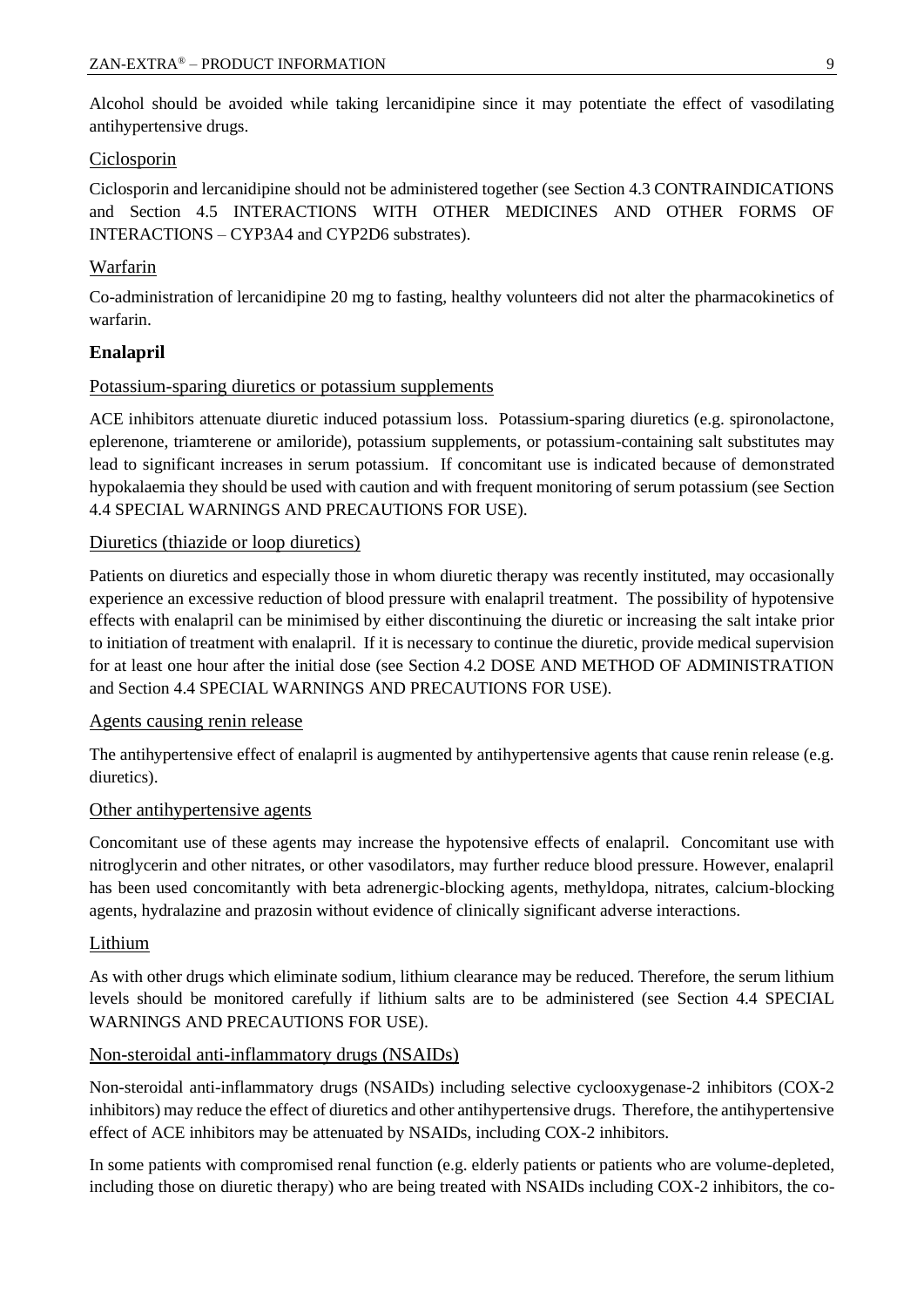administration of ACE inhibitors may result in a further deterioration of renal function, including possible renal failure. These effects are usually reversible.

These interactions should be considered in patients taking NSAIDs including COX-2 inhibitors concomitantly with diuretics and ACE inhibitors. Therefore, such a combination should be administered with caution, especially in the elderly.

## Antidiabetics

Epidemiological studies have suggested that concomitant administration of ACE inhibitors and antidiabetic medicines (insulins, oral hypoglycaemic agents) may cause an increased blood-glucose- lowering effect with risk of hypoglycaemia. This phenomenon appeared to be more likely to occur during the first weeks of combined treatment and in patients with renal impairment.

In diabetic patients treated with oral antidiabetic agents or insulin, glycaemic control should be closely monitored for hypoglycaemia, especially during the first month of treatment.

## Gold

Nitritoid reactions (symptoms include facial flushing, nausea, vomiting and hypotension) have been reported rarely in patients on therapy with injectable gold (sodium aurothiomalate) and concomitant ACE inhibitor therapy including enalapril.

## **Vildagliptin**

Coadministration of an ACE inhibitor and vildagliptin may increase the risk of angioedema (see Section 4.4 SPECIAL WARNINGS AND PRECAUTIONS FOR USE).

## **4.6 FERTILITY, PREGNANCY AND LACTATION**

#### **Effects on Fertility**

Further preclinical studies have not been carried out with ZAN-EXTRA. Such data are available with the two active components.

Reproductive studies in animals using the combination have not been performed.

#### Lercanidipine

Administration of lercanidipine at oral doses up to 12 mg/kg/day (associated with exposures, based on AUC, about 40-80 times the expected human exposure at 10 mg/day) had no effect on male or female fertility in rats.

#### Enalapril

There were no adverse effects on reproductive performance in male or female rats treated with enalapril 10- 90 mg/kg/day.

#### **Use in Pregnancy**

Pregnancy Category: D

ZAN-EXTRA is contraindicated in pregnancy (see Section 4.3 CONTRAINDICATIONS).

Pregnancy should be excluded before starting treatment with enalapril and avoided during treatment.

If a patient intends to become pregnant while on enalapril, treatment must be discontinued and replaced by another form of treatment.

If a patient becomes pregnant while on treatment, she must immediately inform her doctor to discuss a change in medication and further management.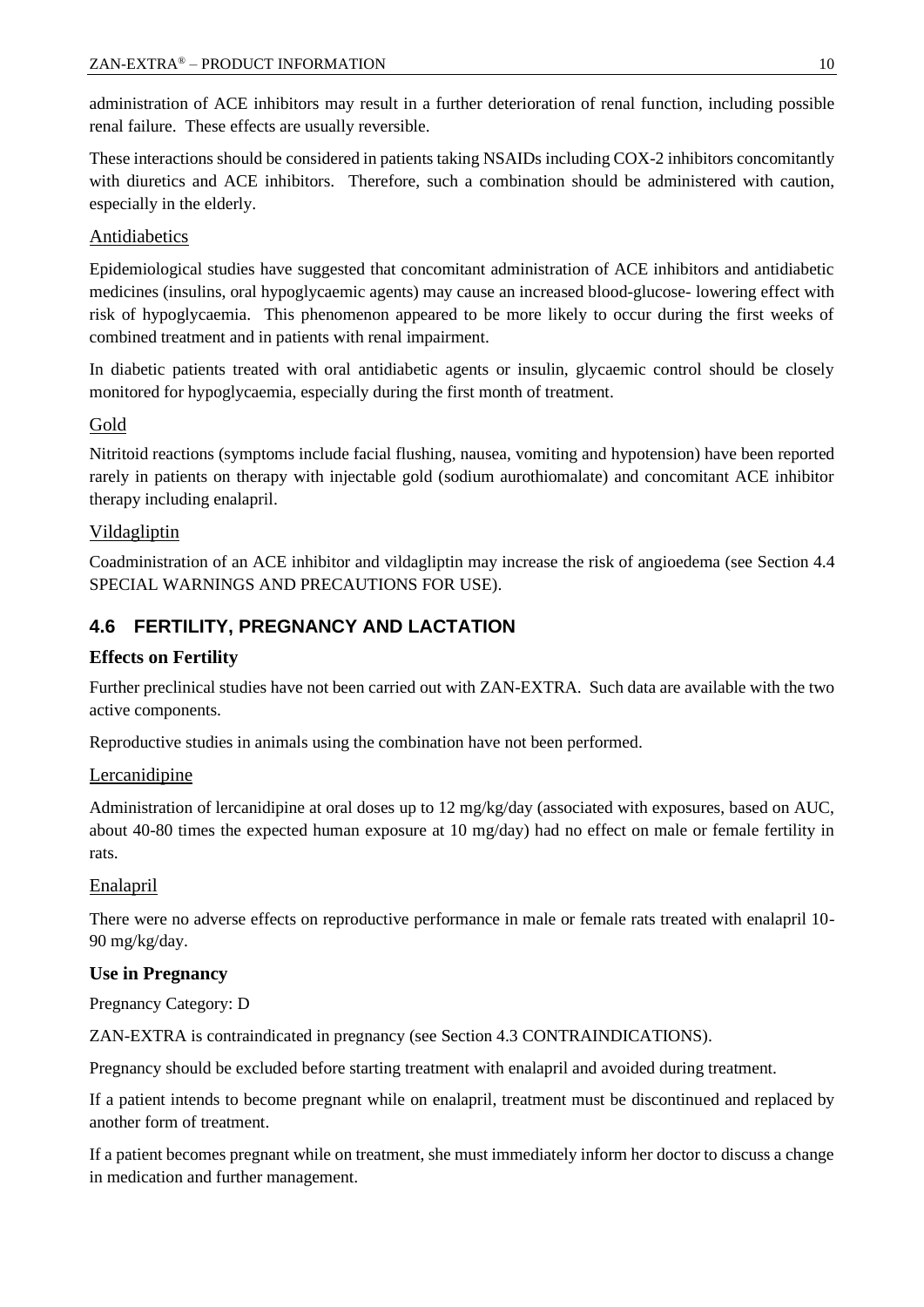#### Lercanidipine

There is no clinical experience with lercanidipine in pregnancy, but other dihydropyridine compounds have been found to cause irreversible malformations in animals. Therefore, lercanidipine should not be administered during pregnancy or to women of child-bearing potential unless effective contraception is used.

In animal studies, pregnant rats given lercanidipine orally at doses greater than or equal to 2.5 mg/kg/day showed signs of dystocia, an increased incidence of stillbirths and a lower neonatal survival index.

The no-effect dose for effects on parturition and neonatal survival was 0.5 mg/kg/day, associated with systemic exposure (AUC) similar to the expected human exposure when dosing started before pregnancy or 2.5 mg/kg/day (about 6 times the human AUC) when dosing started during early gestation. Lercanidipine doses of 2.5 mg/kg/day during gestation also caused a higher incidence of foetal visceral abnormalities (mono/bilateral renal pelvic and/or ureteric dilatation) and skeletal abnormalities (mainly delayed ossification) at all dose levels. The effects of lercanidipine during pregnancy have not been investigated adequately in a non-rodent species.

#### Enalapril

There are no adequate and well controlled studies of enalapril in pregnant women. Data, however, show that enalapril crosses the human placenta. Post-marketing experience with all ACE inhibitors suggest that exposure *in utero* may be associated with hypotension and decreased renal perfusion in the foetus. ACE inhibitors have also been associated with foetal death *in utero.*

There is a potential risk of foetal hypertension, decreased birth weight and decreased renal perfusion or anuria in the foetus from *in utero* exposure to ACE inhibitors. Oligohydramnios in the mother has also been reported, presumably representing decreased renal function in the foetus. Any neonate exposed to enalapril *in utero* should be observed closely for adequate urine output, blood pressure and hyperkalaemia. If required, appropriate medical measures should be initiated including administration of fluids or dialysis to remove enalaprilat from the circulatory system.

Maternal and foetal toxicity occurred in some rabbits at doses equal to or greater than 1 mg/kg/day. Saline supplementation prevented the maternal and foetal toxicity seen at doses of 3 and 10 mg/kg/day, but not at 30 mg/kg/day. Enalapril was not teratogenic in rabbits. There was no foetotoxicity or teratogenicity in rats treated with up to 200 mg/kg/day of enalapril. Foetotoxicity shown as decreased average foetal weight, occurred in rats given 1,200 mg/kg/day of enalapril, but did not occur when these animals were supplemented with saline.

#### **Use in Lactation**

ZAN-EXTRA is contraindicated in lactation (see Section 4.3 CONTRAINDICATIONS).

Enalapril and its active metabolite, enalaprilat, are excreted in breast milk.

Lercanidipine is highly lipophilic and is expected to be excreted in human milk. Breastfeeding patients should not take ZAN-EXTRA, or if use of the medicine is essential, breastfeeding should be discontinued.

## **4.7 EFFECTS ON ABILITY TO DRIVE AND USE MACHINES**

Clinical experience with ZAN-EXTRA and its components indicates that it is unlikely to impair the ability to drive or use machinery. However, caution should be exercised because dizziness, asthenia, fatigue and, rarely, somnolence may occur.

## **4.8 ADVERSE EFFECTS (UNDESIRABLE EFFECTS)**

Adverse reactions observed with the fixed combination are similar to the ones occurring with one or other of the components when administered alone.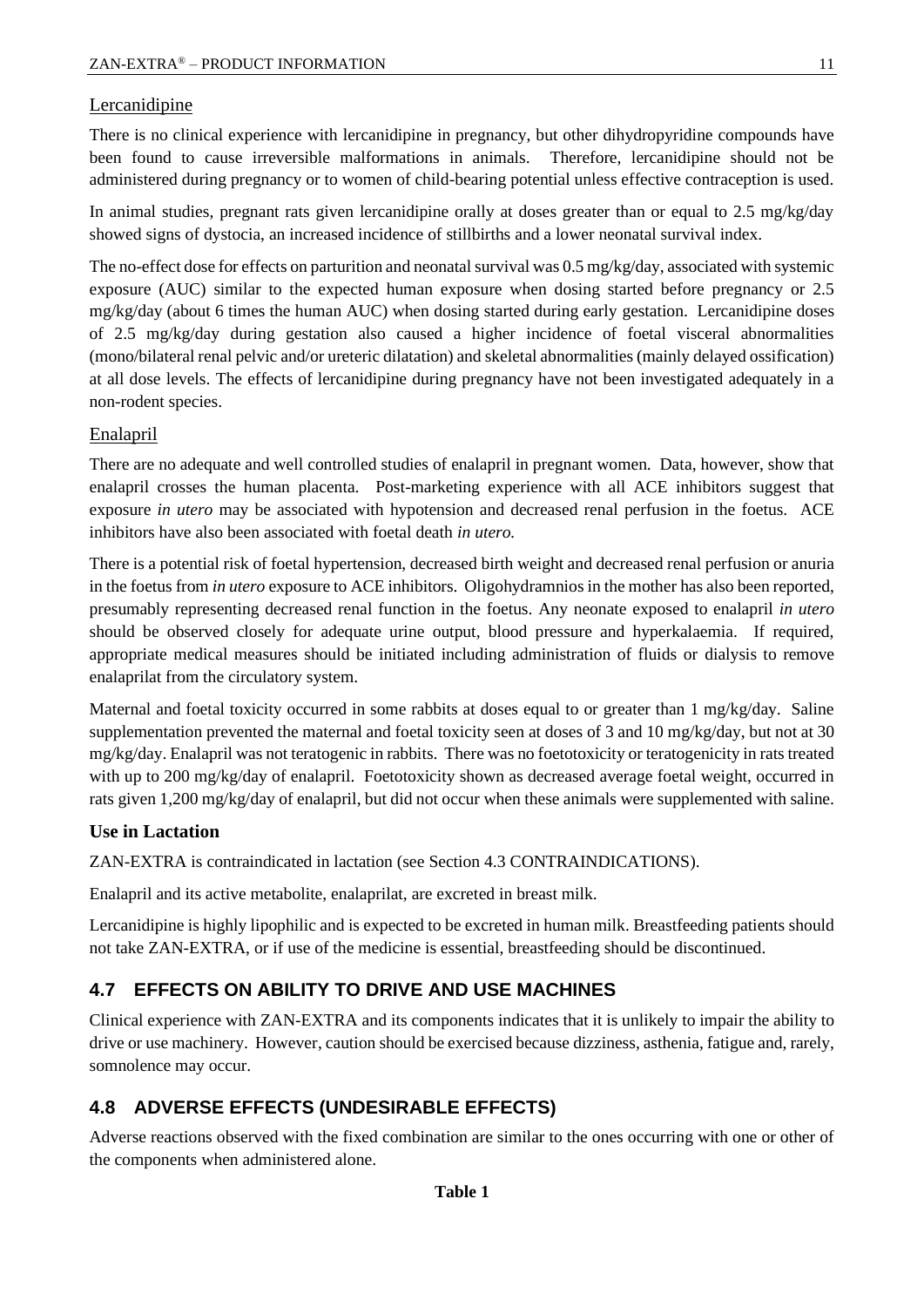|                                                            |                                 | ZAN-EXTRA 10/10                                        | ZAN-EXTRA 10/20                                                   |                                                                                  |  |  |
|------------------------------------------------------------|---------------------------------|--------------------------------------------------------|-------------------------------------------------------------------|----------------------------------------------------------------------------------|--|--|
| Frequency<br>System organ                                  | <b>Common</b><br>$(1.0 - 10\%)$ | <b>Uncommon</b><br>$(0.1 - 1.0\%)$                     | <b>Common</b><br>$(1.0 - 10\%)$                                   | <b>Uncommon</b><br>$(0.1 - 1.0\%)$                                               |  |  |
| Class<br>Blood and lymphatic<br>system disorders           |                                 |                                                        |                                                                   | Thrombocytopenia                                                                 |  |  |
| Metabolism and<br>nutrition disorders                      |                                 |                                                        |                                                                   | Hypertriglyceridaemia*                                                           |  |  |
| Psychiatric disorders                                      |                                 |                                                        |                                                                   | Anxiety*                                                                         |  |  |
| Immune system<br>disorders                                 |                                 | Hypersensitivity*                                      |                                                                   |                                                                                  |  |  |
| Nervous system<br>disorders                                | <b>Dizziness</b>                | Headache<br>Loss of<br>consciousness*                  | Headache<br><b>Dizziness</b><br>(including postural<br>dizziness) |                                                                                  |  |  |
| Ear and labyrinth<br>disorders                             | Vertigo                         |                                                        |                                                                   |                                                                                  |  |  |
| Cardiac disorders                                          |                                 | Palpitations<br>Tachycardia*                           |                                                                   | Palpitations                                                                     |  |  |
| Vascular disorders                                         |                                 | Hypotension*                                           | Flushing                                                          | Hypotension*                                                                     |  |  |
| Respiratory, thoracic<br>and mediastinal<br>disorders      | Cough                           | Dry throat*                                            | Cough                                                             | Pharyngolaryngeal pain*                                                          |  |  |
| Gastrointestinal<br>disorders                              |                                 | Abdominal pain<br>upper*<br>Nausea*                    |                                                                   | Abdominal pain<br>Constipation*<br>Dyspepsia*<br>Nausea*<br>Tongue disorder*     |  |  |
| Skin and sub-<br>cutaneous tissue<br>disorders             |                                 | Dermatitis*<br>Erythema*<br>Face oedema*<br>Urticaria* |                                                                   | Angioneurotic oedema*<br>Erythema*<br>Rash*                                      |  |  |
| Musculoskeletal,<br>connective tissue<br>disorders         |                                 | Arthralgia*                                            |                                                                   | Arthralgia*                                                                      |  |  |
| Renal and urinary<br>disorders                             |                                 | Polyuria*<br>Urinary frequency*                        |                                                                   | Nocturia*                                                                        |  |  |
| Reproductive system<br>and breast disorders                |                                 | Erectile<br>dysfunction*                               |                                                                   |                                                                                  |  |  |
| General disorders and<br>administration site<br>conditions |                                 | Fatigue<br>Weakness*                                   | Oedema peripheral                                                 | Asthenia*<br>Fatigue<br>Feeling hot*<br>Weakness*                                |  |  |
| Investigations                                             |                                 | Haemoglobin<br>decreased                               |                                                                   | Alanine aminotransferase<br>increased<br>Aspartate aminotransferase<br>increased |  |  |
| * Only in one patient<br>Note:                             |                                 |                                                        |                                                                   |                                                                                  |  |  |

#### Lercanidipine monotherapy

About 1.8% of treated patients experienced adverse reactions.

The incidence of adverse drug reactions, at least possibly causally related, grouped by WHO-ART Body System classification, and ranked by frequency (uncommon, rare) is listed below.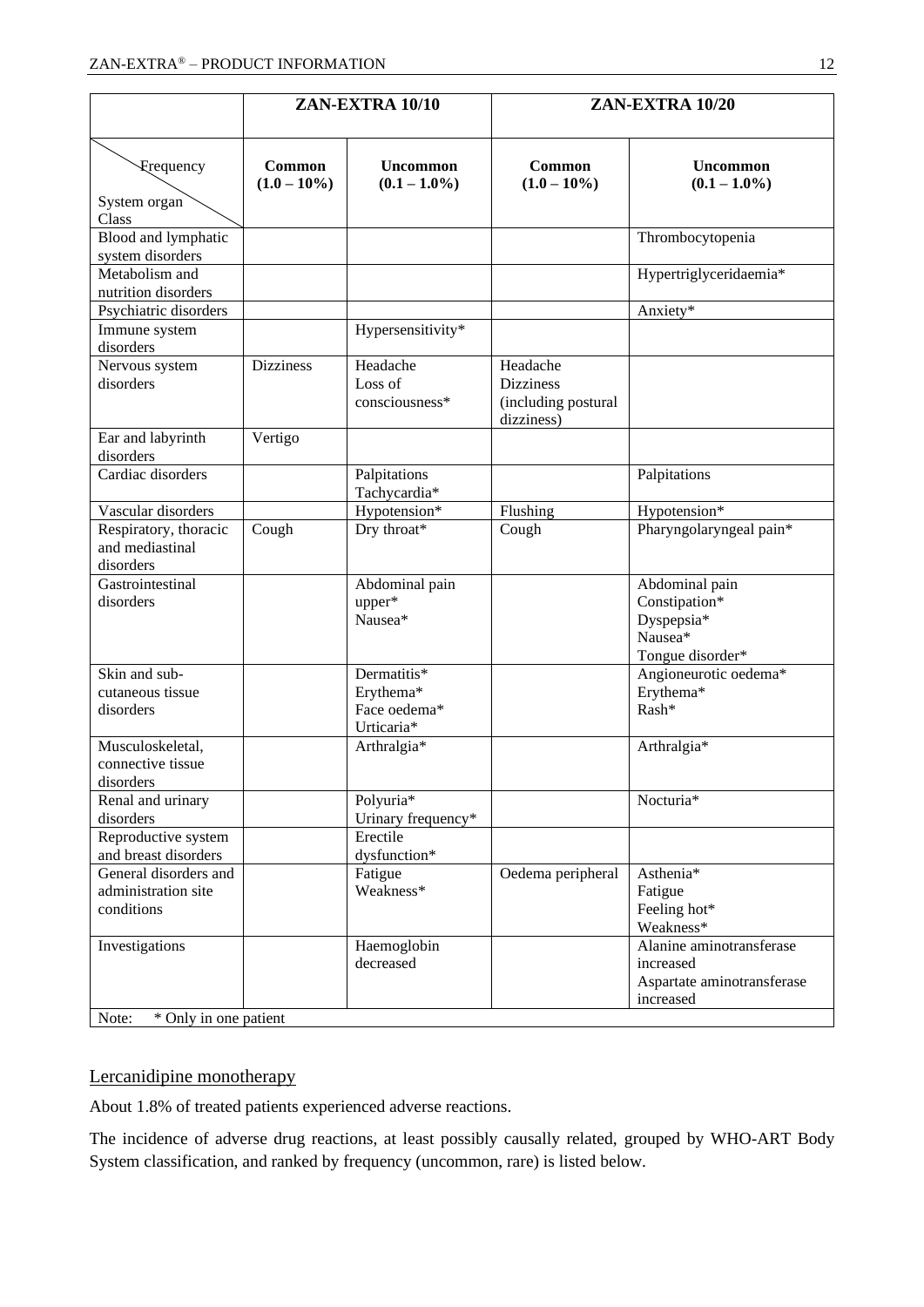The most commonly occurring adverse reactions reported in controlled clinical trials are headache, dizziness, peripheral oedema, tachycardia, palpitations, flushing, each occurring in less than 1% of patients.

*Skin and Appendages Disorders* Rare: rash *Musculoskeletal System Disorders* Rare: myalgia *Central & Peripheral Nervous System Disorders* Uncommon: headache; dizziness *Psychiatric Disorders* Rare: somnolence *Gastro-intestinal System Disorders* Rare: nausea; dyspepsia; diarrhoea; abdominal pain; vomiting *Cardiovascular Disorders, General* Uncommon: oedema peripheral *Myo-, Endo- Pericardial & Valve Disorders* Rare: angina pectoris *Heart Rate and Rhythm Disorders* Uncommon: tachycardia; palpitations *Vascular (Extracardiac) Disorders* Uncommon: flushing *Urinary System Disorders* Rare: polyuria *Body as a whole – General Disorders* Rare: asthenia; fatigue

#### Post-marketing experience

In post-marketing experience, from spontaneous reports the following undesirable effects were reported very rarely (<1/10,000 or 0.01%): gingival hypertrophy, reversible increases in serum levels of hepatic transaminases, hypotension, urinary frequency and chest pain.

Some dihydropyridines may rarely lead to precordial pain or angina pectoris. Very rarely, patients with preexisting angina pectoris may experience increased frequency, duration or severity of these attacks. Isolated cases of myocardial infarction may be observed. Lercanidipine does not appear to adversely influence blood sugar or serum lipid levels.

Cloudy peritoneal effluent (in patients on peritoneal dialysis) has been associated with lercanidipine use.

#### Enalapril monotherapy

Undesirable effects reported for enalapril include: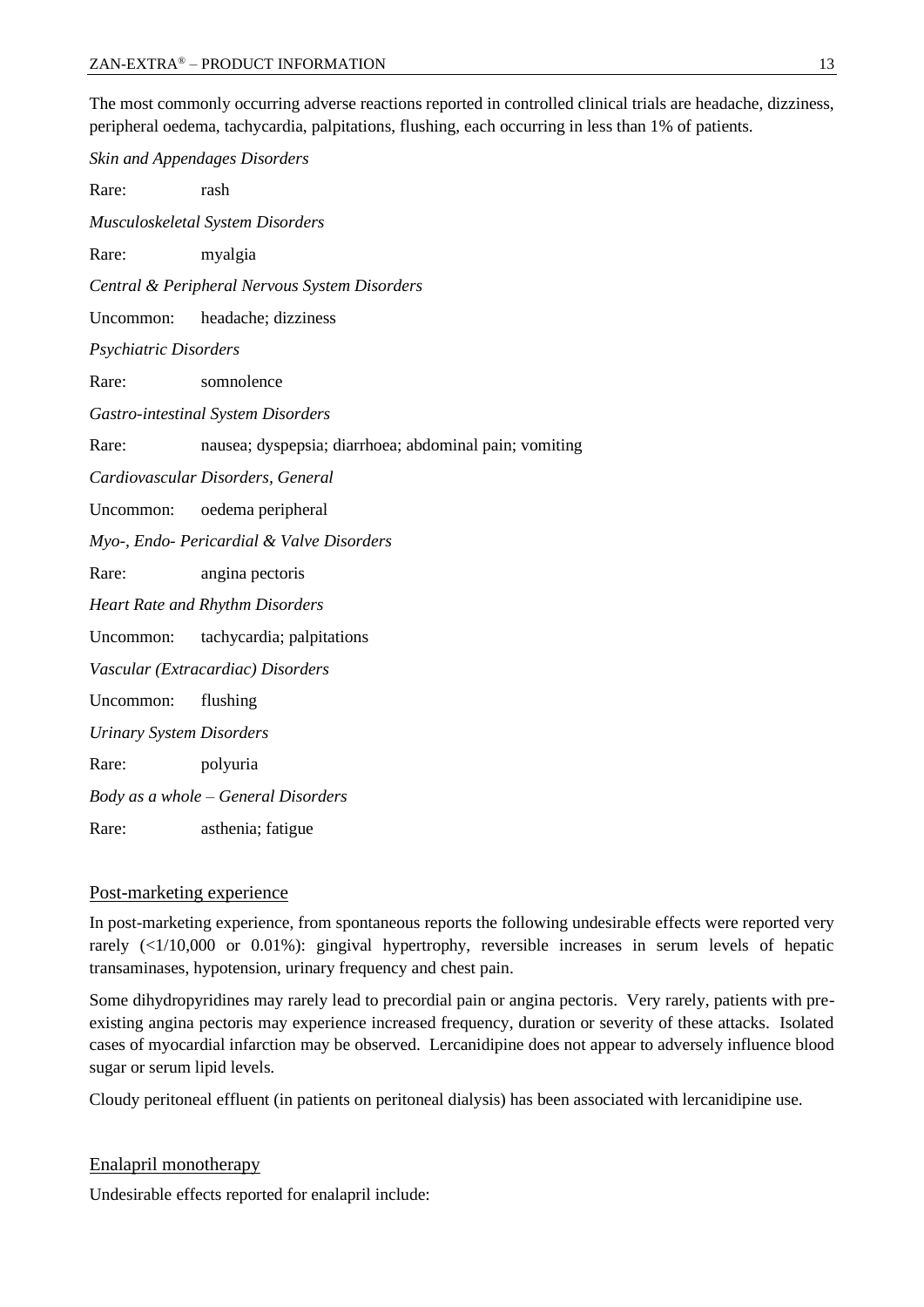| Blood and the Lymphatic System Disorders |  |  |  |
|------------------------------------------|--|--|--|
|------------------------------------------|--|--|--|

Uncommon: anaemia (aplastic and haemolytic)

Rare: neutropenia; decreases in haemoglobin; decreases in haematocrit; thrombocytopenia; agranulocytosis; bone marrow depression; pancytopenia; lymphadenopathy; autoimmune diseases

*Metabolism and Nutrition Disorders*

Uncommon: hypoglycaemia (see Section 4.4 SPECIAL WARNINGS AND PRECAUTIONS FOR USE – Hypoglycaemia)

*Nervous System and Psychiatric Disorders*

Common: headache; depression

Uncommon: confusion; somnolence; insomnia; nervousness; paraesthesia; vertigo

Rare: dream abnormality; sleep disorder

*Eye Disorders*

Very common: blurred vision

*Cardiac and Vascular Disorders*

Very common: dizziness

- Common: hypotension (including orthostatic hypotension); syncope; myocardial infarction or cerebrovascular accident possibly secondary to excessive hypotension in high risk patients (see Section 4.4 SPECIAL WARNINGS AND PRECAUTIONS FOR USE – Hypotension); chest pain; rhythm disturbances; angina pectoris; tachycardia
- Uncommon: orthostatic hypotension; palpitations
- Rare: Raynaud's phenomenon

*Respiratory, Thoracic and Mediastinal Disorders*

Very common: cough

Common: dyspnoea

Uncommon: rhinorrhoea; sore throat and hoarseness; bronchospasm/asthma

Rare: pulmonary infiltrates; rhinitis; allergic alveolitis/eosinophilic pneumonia

*Gastro-intestinal Disorders*

Very common: nausea Common: diarrhoea; abdominal pain; taste alteration Uncommon: ileus; pancreatitis; vomiting; dyspepsia; constipation; anorexia; gastric irritations; dry mouth; peptic ulcer Rare: stomatitis/aphthous ulcerations, glossitis

*Hepatobiliary Disorders*

Rare: hepatic failure; hepatitis (either hepatocellular or cholestatic); hepatitis including necrosis; cholestasis (including jaundice)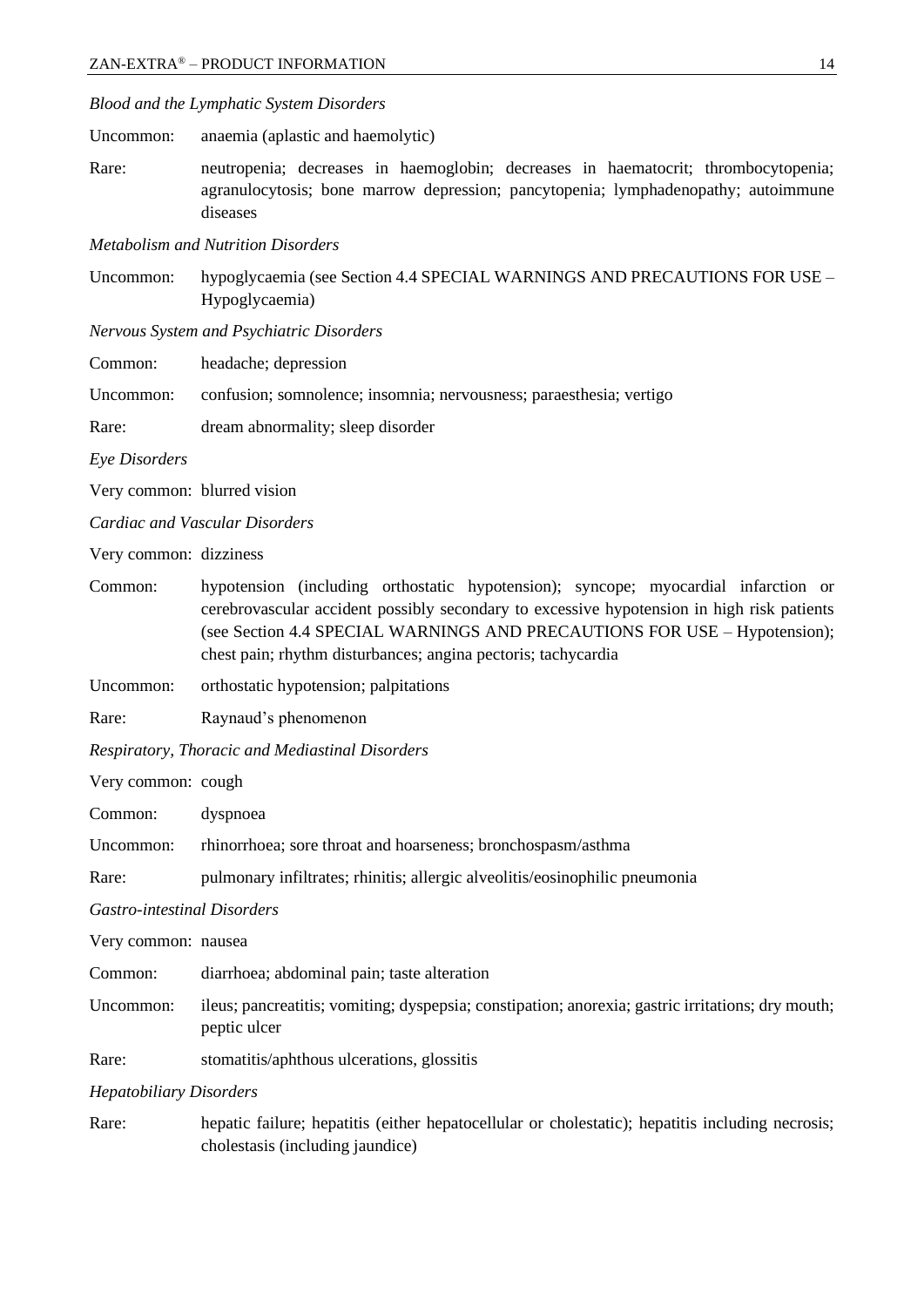*Skin and Subcutaneous Tissue Disorders*

| Common: |                         |  |  | rash; hypersensitivity/angioneurotic oedema: angioneurotic oedema of the face, extremities, |  |  |
|---------|-------------------------|--|--|---------------------------------------------------------------------------------------------|--|--|
|         |                         |  |  | lips, tongue, glottis and/or larynx has been reported (see Section 4.3)                     |  |  |
|         |                         |  |  | <b>CONTRAINDICATIONS</b> and Section 4.4 SPECIAL WARNINGS AND PRECAUTIONS                   |  |  |
|         | FOR USE $-$ Angioedema) |  |  |                                                                                             |  |  |

Uncommon: diaphoresis; pruritus; urticaria; alopecia

Rare: erythema multiforme; Stevens-Johnson syndrome; exfoliative dermatitis; toxic epidermal necrolysis; pemphigus; erythroderma

A symptom complex has been reported which may include some or all of the following: fever, serositis, vasculitis, myalgia/myositis, arthralgia/arthritis, a positive ANA, elevated ESR, eosinophilia and leukocytosis. Rash, photosensitivity or other dermatologic manifestations may occur.

#### *Renal and Urinary Disorders*

| Uncommon:             | renal dysfunction; renal failure; proteinuria               |  |  |  |  |
|-----------------------|-------------------------------------------------------------|--|--|--|--|
| Rare:                 | oliguria                                                    |  |  |  |  |
|                       | Reproductive System and Breast Disorders                    |  |  |  |  |
| Uncommon:             | impotence                                                   |  |  |  |  |
| Rare:                 | gynaecomastia                                               |  |  |  |  |
|                       | General Disorders and Administration Site Conditions        |  |  |  |  |
| Very common: asthenia |                                                             |  |  |  |  |
| Common:               | fatigue                                                     |  |  |  |  |
|                       | Uncommon: muscle cramps; flushing; tinnitus; malaise; fever |  |  |  |  |
| Investigations        |                                                             |  |  |  |  |
| Common:               | hyperkalaemia; increases in serum creatinine                |  |  |  |  |
| Uncommon:             | increases in blood urea; hyponatraemia                      |  |  |  |  |
| Rare:                 | elevations of liver enzymes; elevations of serum bilirubin  |  |  |  |  |

#### **Reporting Suspected Adverse Effects**

Reporting suspected adverse reactions after registration of the medicinal product is important. It allows continued monitoring of the benefit-risk balance of the medicinal product. Healthcare professionals are asked to report any suspected adverse reactions at [www.tga.gov.au/reporting-problems.](http://www.tga.gov.au/reporting-problems)

## **4.9 OVERDOSE**

At this stage, no cases of overdose with the combination tablet ZAN-EXTRA have been reported.

The most likely manifestations of ZAN-EXTRA overdose are hypotension and reflex tachycardia.

#### **Overdose - Experience with lercanidipine**

In post-marketing experience, two cases of overdose were reported (lercanidipine 150 mg and 280 mg, respectively, ingested in attempts to commit suicide). The first patient developed sleepiness and was treated by gastric lavage. The second developed cardiogenic shock with severe myocardial ischaemia and mild renal failure and was treated with high-dose catecholamines, furosemide (frusemide), digitalis and parenteral plasma expanders. Both cases resolved without sequelae.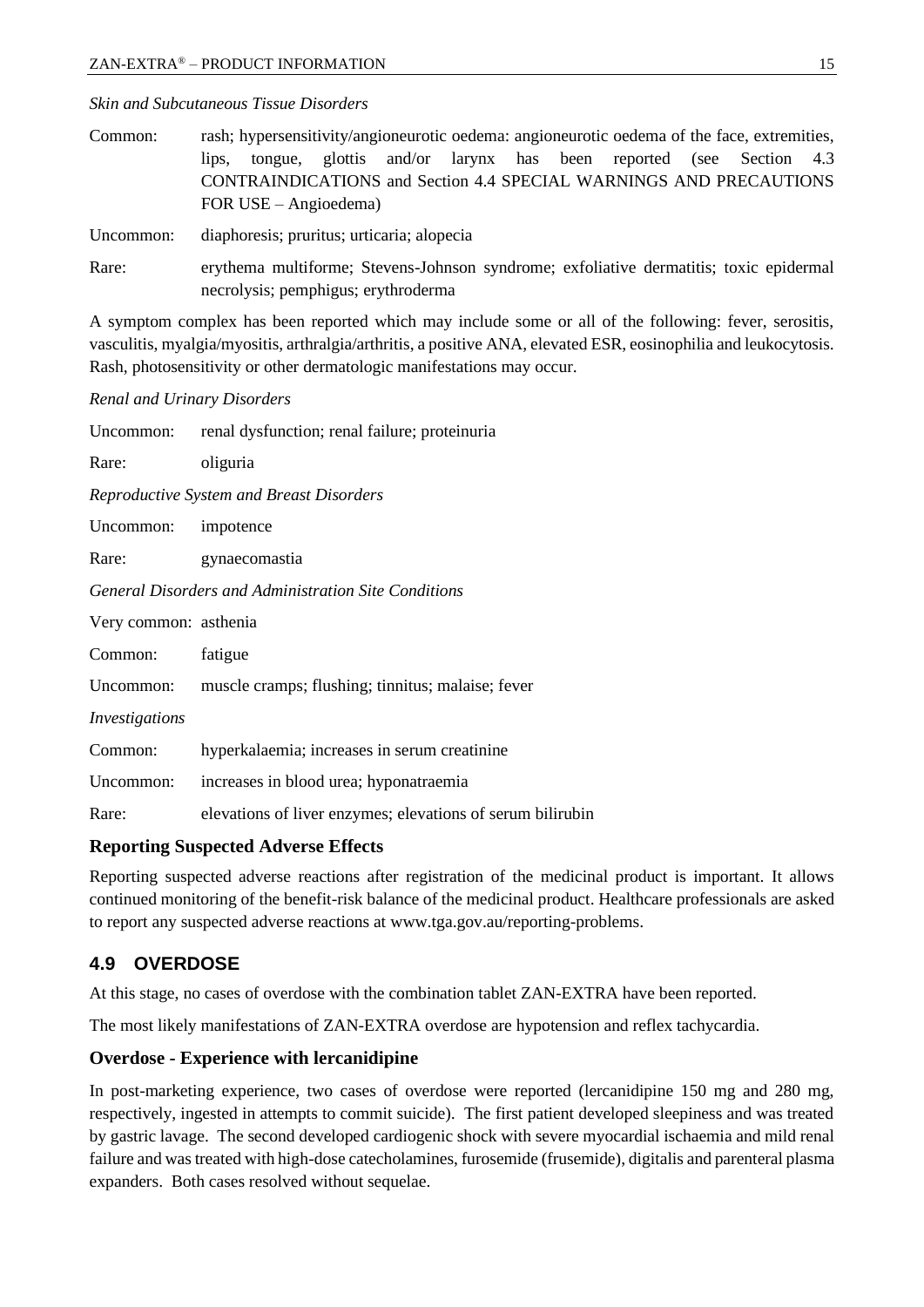As with other dihydropyridines, overdose might be expected to cause excessive peripheral vasodilatation with marked hypotension and reflex tachycardia. In case of severe hypotension, bradycardia and unconsciousness, cardiovascular support could be helpful, with intravenous atropine for bradycardia.

In view of the prolonged pharmacological effect of lercanidipine, it is essential that the cardiovascular status of patients who take an overdose is monitored for at least 24 hours. There is no information on the value of dialysis. Since the drug is highly lipophilic, it is most probable that plasma levels are no guide to the duration of the period of risk and dialysis may not be effective.

## **Overdose – Experience with enalapril**

Limited data are available for overdose in humans. The most likely manifestation of overdosage would be hypotension, which can be treated, if necessary, by intravenous infusion of normal saline solution. Several hypertensive patients in clinical studies have received as much as 80 mg of enalaprilat intravenously over a fifteen minute period. No adverse effects, other than those associated with recommended dosages, were observed. Enalaprilat may be removed from the general circulation by haemodialysis.

For information on the management of overdose, contact the Poisons Information Centre on 13 11 26 (Australia).

# **5 PHARMACOLOGICAL PROPERTIES**

## **5.1 PHARMACODYNAMIC PROPERTIES**

## **Mechanism of Action**

ZAN-EXTRA 10/10 and ZAN-EXTRA 10/20 are fixed combinations of the calcium channel blocker, lercanidipine, and the angiotensin converting enzyme inhibitor, enalapril. In Phase III clinical trials performed in patients not adequately controlled by lercanidipine or enalapril monotherapy, the combination produced an additive antihypertensive effect which reduced blood pressure to a greater extent than the individual components.

#### **Pharmacodynamics**

Lercanidipine is a calcium channel antagonist of the dihydropyridine group and inhibits the transmembrane influx of calcium into cardiac and smooth muscle. The mechanism of its antihypertensive action is due to a direct relaxant effect on vascular smooth muscle thus lowering total peripheral resistance. Lercanidipine has a prolonged antihypertensive activity because of its high membrane partition coefficient, and is devoid of negative inotropic effects due to its vascular selectivity. Vasodilatation induced by lercanidipine is gradual in onset so acute hypotension with reflex tachycardia has rarely been observed in hypertensive patients. The antihypertensive activity of lercanidipine is mainly due to its (S)-enantiomer.

Enalapril maleate is a prodrug which when administered orally is hydrolysed to release the active converting enzyme inhibitor, enalaprilat. The liver appears to be the main site for this conversion. Enalapril maleate is the maleate salt of enalapril, a derivative of two amino acids, L-alanine and L-proline. Angiotensin Converting Enzyme (ACE) is a peptidyl dipeptidase which catalyzes the conversion of angiotensin I to the pressor substance angiotensin II. Enalaprilat inhibits ACE which results in decreased plasma angiotensin II, which leads to increased plasma renin activity (due to removal of negative feedback of renin release), and decreased aldosterone secretion.

ACE is identical to kininase II. Thus enalaprilat may also block the degradation of bradykinin, a potent vasodepressor peptide. However the role that this plays in the therapeutic effects of enalapril remains to be elucidated.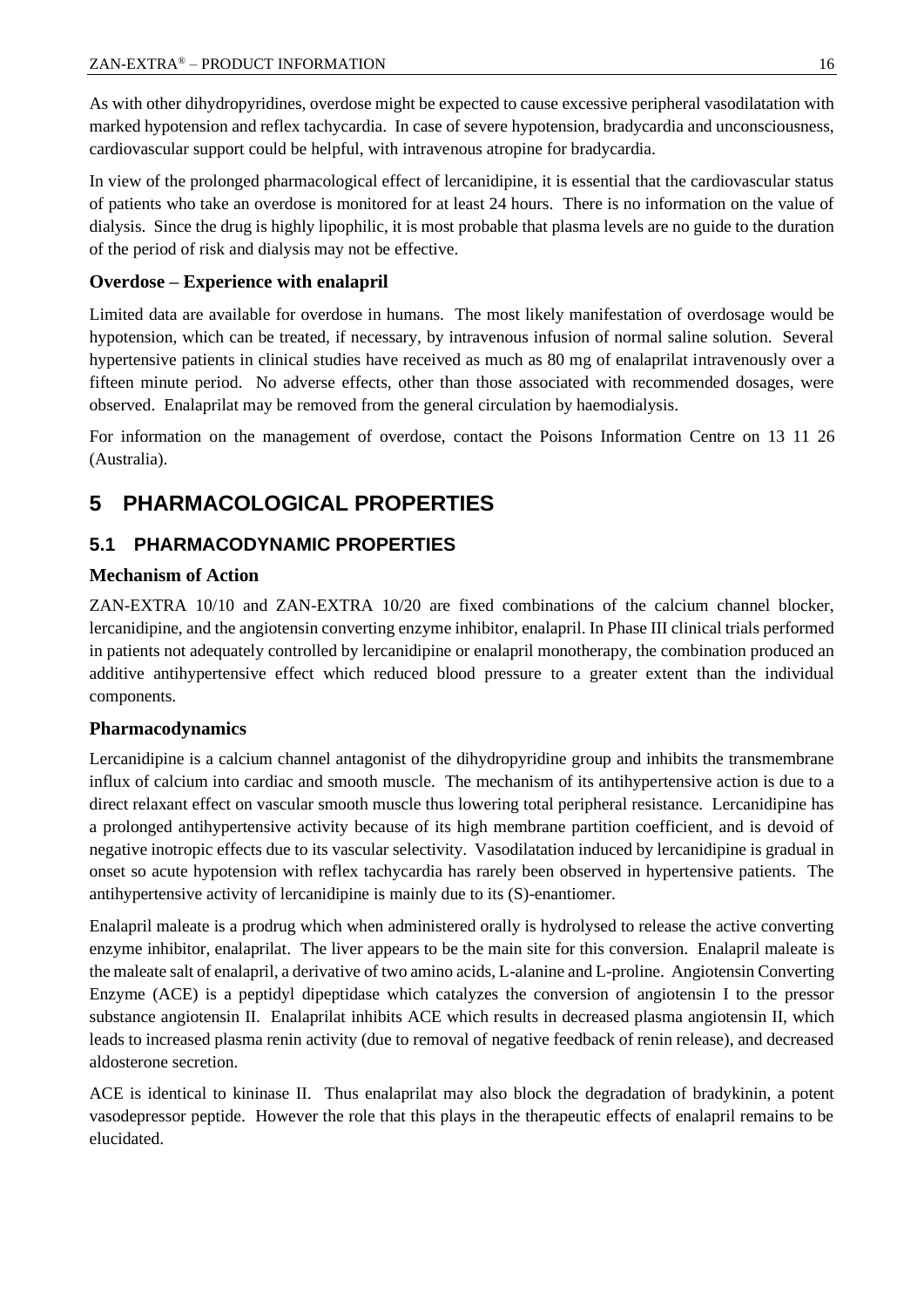The mechanism through which enalapril lowers blood pressure is believed to be primarily suppression of the renin-angiotensin-aldosterone system, however enalapril is antihypertensive even in patients with low-renin hypertension.

Administration of enalapril to patients with hypertension results in a reduction of both supine and standing blood pressure without a significant increase in heart rate.

Symptomatic postural hypotension is infrequent. In some patients the development of optimal blood pressure reduction may require several weeks of therapy. Abrupt withdrawal of enalapril has not been associated with rapid increase in blood pressure.

Effective inhibition of ACE activity usually occurs 2 to 4 hours after oral administration of an individual dose of enalapril. Onset of antihypertensive activity was usually seen at one hour, with peak reduction of blood pressure achieved by 4 to 6 hours after administration. The duration of effect is dose-related. However, at recommended doses, antihypertensive and haemodynamic effects have been shown to be maintained for at least 24 hours.

In haemodynamic studies in patients with essential hypertension, blood pressure reduction was accompanied by a reduction in peripheral arterial resistance with an increase in cardiac output and little or no change in heart rate. Following administration of enalapril there was an increase in renal blood flow; glomerular filtration rate was unchanged. There was no evidence of sodium or water retention. However in patients with low pretreatment glomerular filtration rates, the rates were usually increased.

In short term clinical studies in diabetic and non-diabetic patients with renal disease, decreases in albuminuria and urinary excretion of IgG and total urinary protein were seen after the administration of enalapril.

#### Ethnic differences

As with other ACE inhibitors, enalapril is apparently less effective in lowering blood pressure in black people than in non-blacks, possibly because of a higher prevalence of low-renin states in the black hypertensive population.

#### **Clinical Trials**

#### **Factorial study (CPL2-0008)**

In a multi-centre, randomised, double-blind, placebo-controlled, parallel group, factorial design study 663 patients with essential hypertension were randomised to receive an eight-week double-blind treatment with either placebo or an active treatment with enalapril maleate (5 or 10 mg), lercanidipine HCl (5, 10 or 20 mg), or one of six different combinations of both drugs. Primary efficacy endpoint was the change from baseline in trough sitting DBP (24±2h post-dose). Both ANCOVA and response surface analysis were performed.

The 10 mg and 20 mg doses of lercanidipine HCl were significantly superior to placebo, as was the 10 mg dose of enalapril maleate, while the 5 mg dose of both monotherapies were not superior to placebo. All the six combinations of lercanidipine plus enalapril (including the low dose combinations) were superior to placebo.

In the response surface analysis, the estimated mean change in SitDBP from baseline in the lercanidipine HCl 10 mg/enalapril maleate 10 mg group (-10.42 mm Hg, 95% CI 9.46 – 11.39) was significantly different from the lercanidipine HCl 10 mg group (-8.23 mm Hg, 95% CI 7.27-9.19) and it was close to significance when compared to the enalapril maleate 10 mg group (-8.78 mm Hg, 95% CI 7.58-9.98). In addition, this combination had a similar reduction to that observed in the lercanidipine HCl 20 mg group (-9.88 mm Hg, 95% CI 8.56 – 11.19). The normalization rate in the lercanidipine HCl 10 mg/ enalapril maleate 10 mg group (55%) was similar to that observed in the lercanidipine HCl 20 mg group (59%), whereas rates of 40% and 43% were observed in the lercanidipine HCl 10 mg and the enalapril maleate 10 mg groups, respectively. Treatment with this dose combination was well tolerated. The combination lercanidipine 10 mg/enalapril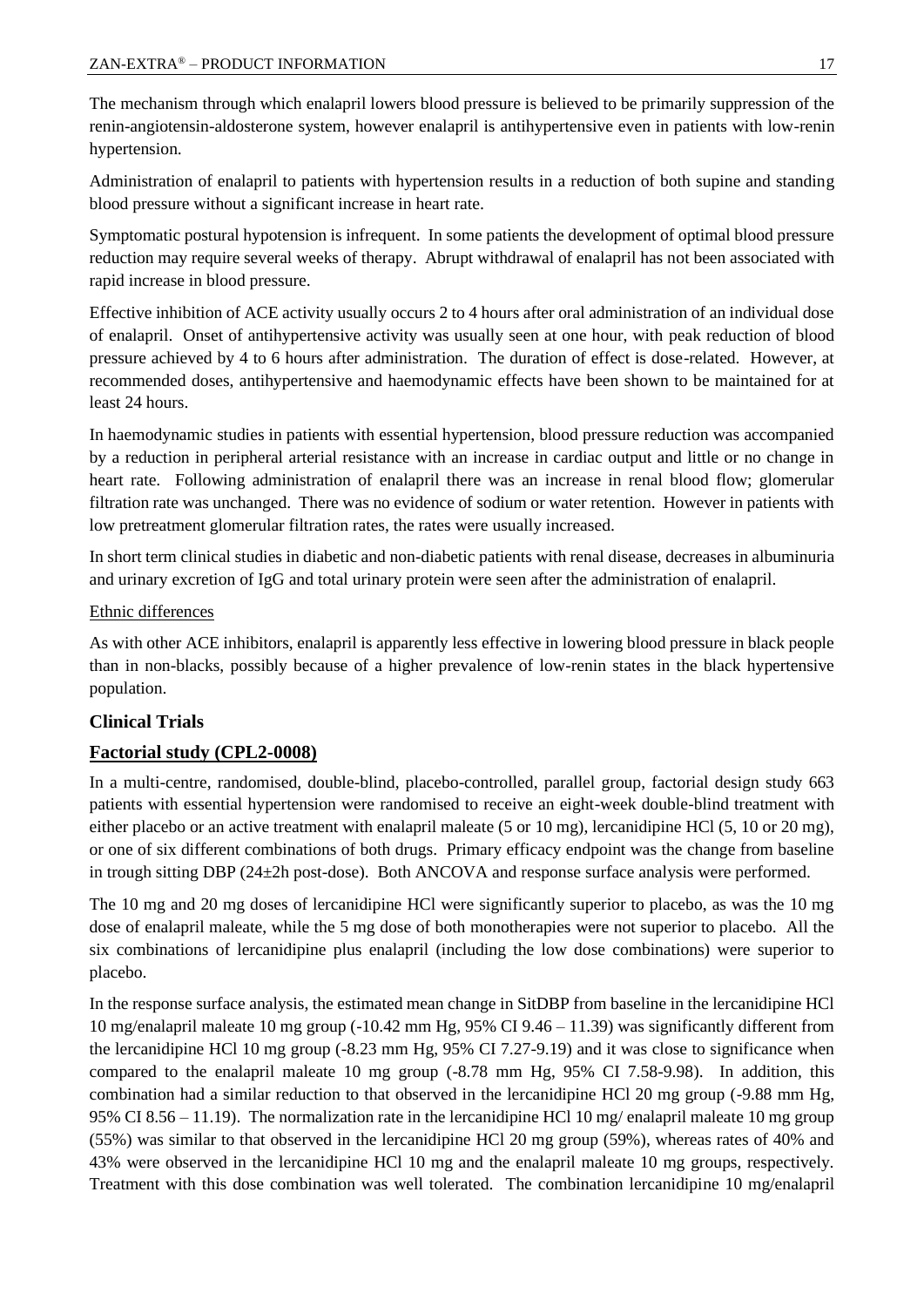maleate 10 mg was therefore considered a reasonable alternative, both from the efficacy and the safety perspectives, to drug titration in patients not controlled by lercanidipine HCl 10 mg monotherapy. Its efficacy was then tested in the pivotal add-on trial in non-responders to lercanidipine HCl (CPL-0018).

The efficacy of the 10 mg/10 mg strength in patients whose blood pressure is not adequately controlled by enalapril 10 mg alone has not been tested. The dose combination lercanidipine HCl 10 mg/enalapril maleate 20 mg was instead chosen to be tested in the pivotal study in non-responders to enalapril maleate (CPL-0019), even if not previously included in the factorial study, because 20 mg is the usual maintenance dose of enalapril maleate. The efficacy of the 10 mg/20 mg strength in comparison with both monotherapies and placebo was tested in study IT-CL 0044.

The lowest effective dose has not been formally determined.

#### **Study IT-CL 0044**

A double-blind, placebo-controlled, four-way balanced-design cross-over study, including patients aged 60 - 85 years with a mean office SitSBP of 160-179 mmHg and a daytime SBP  $\geq$  135 mmHg, was performed to evaluate whether combination therapy with lercanidipine and enalapril 10 mg/20 mg was more effective than either drug alone in reducing SBP in the elderly.

After a two week run-in period, during which previous medications were discontinued, each patient received the following four treatments in randomised order for four weeks each: lercanidipine 10 mg, enalapril 20 mg, the combination L10/E20 mg and placebo. 75 patients (40 males, mean age 66 yrs, office BP 168/92 mmHg, daytime SBP 151 mmHg) were randomised, 72 entered in the ITT analysis and 62 completed the study with 4 valid post-baseline ABPMs and entered in the primary analysis on the PP population.

Administration of placebo, lercanidipine, enalapril and the combination was associated with mean 24-h SBP of 144, 137, 133 and 127 mmHg, respectively. All active treatments significantly reduced the mean 24-h SBP in comparison with placebo, but the combination L10/E20 mg was significantly more effective than lercanidipine 10 mg and enalapril 20 mg alone. Similarly, office SBP at trough was significantly more reduced with the combination (-16.9 mmHg) than with lercanidipine (-5.0 mmHg) or enalapril (-5.9 mmHg) monotherapies. A blood pressure < 140/90 mmHg was recorded in 18% of patients with lercanidipine, 19% with enalapril and 45% with L10/E20 mg. Combination therapy improved blood pressure control over monotherapies in the entire 24-hour period.

Tolerability of the combination therapy was good and no serious adverse reactions occurred.

#### **Efficacy in non-responders to lercanidipine (CPL1-0018)**

In a randomised, double blind study with 337 patients (in ITT population) whose blood pressures were inadequately controlled (DBP  $\geq$  95 mmHg) after 4 weeks treatment with lercanidipine 10 mg, patients were randomised to receive combination lercanidipine 10 mg and enalapril 10 mg once daily or lercanidipine 10 mg monotherapy for 12 weeks. Primary efficacy endpoint was the change from baseline in trough SitDBP (24±2h post-dose). Secondary efficacy parameters included the change from baseline in trough SitSBP and the percent of patients normalised or responders. At end of study, patients who used combination therapy were found to have a significantly greater reduction in trough SitSBP and SitDBP compared with those on monotherapy (-7.7 +/- 1.05 / -7.1 +/- 0.63 mmHg vs. -2.3 +/- 1.03 / -4.3 +/- 0.62 mmHg respectively). The statistically significant difference between treatment groups (p< 0.001) for reduction of both SitSBP and SitDBP were evident from as early as week 2 and persisted throughout the treatment period. It is noteworthy that the difference between treatments was even greater on SitSBP (5.4 mmHg) than on SitDBP (2.8 mmHg). SBP is recognised as the most important predictor of stroke and coronary mortality across all ages.

A significantly higher percentage of patients on combination treatment experienced normalization of SitDBP (29% vs. 19%, p=0.023), SSBP (39% vs. 22%, p<0.001) or both (22% vs. 12%, p=0.012) compared with patients on monotherapy. The responder rate for both SitDBP and SitSBP was also significantly higher in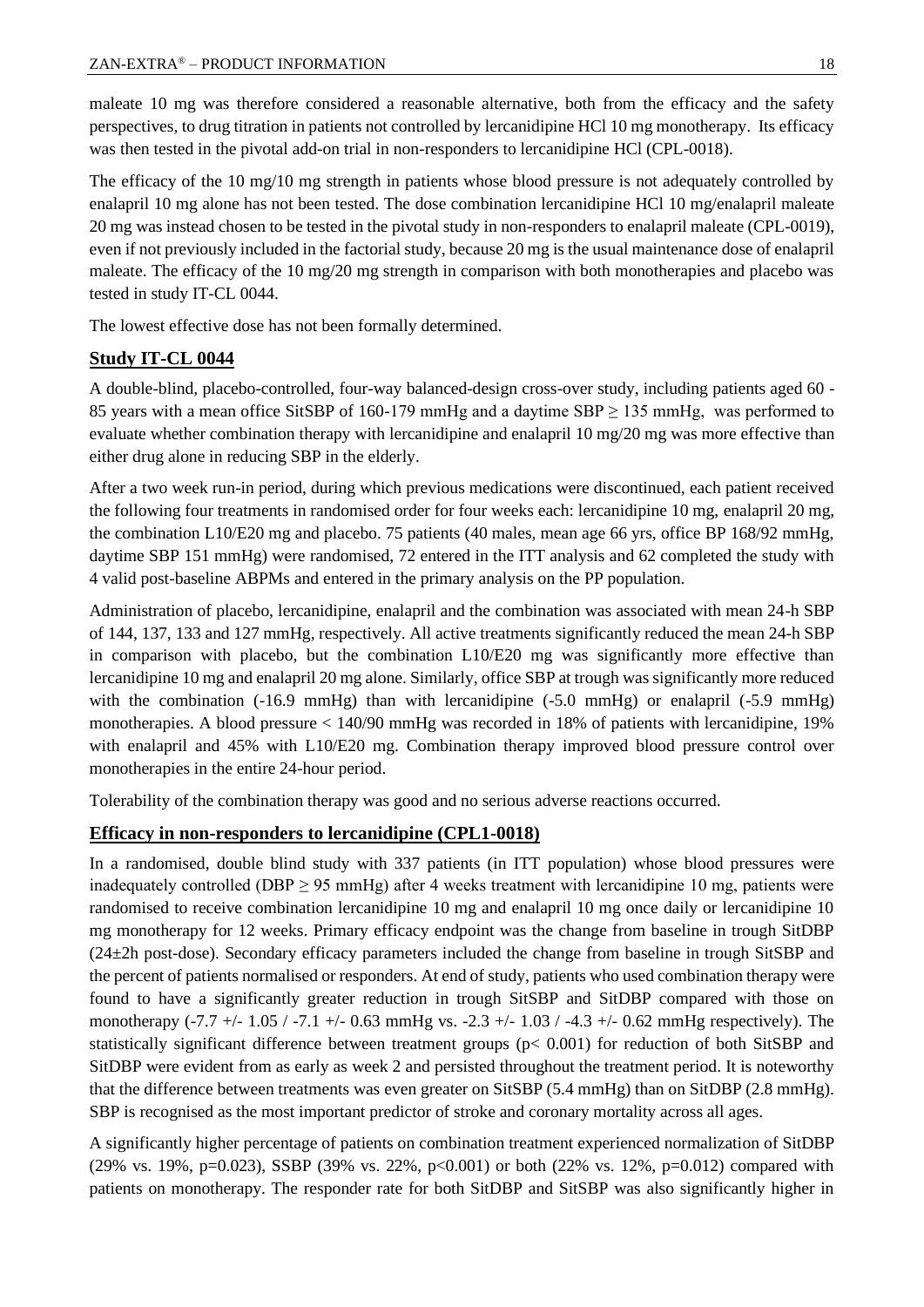patients treated with combination therapy compared with monotherapy (35% vs 24%, p=0.032 for SitDBP and 41% vs 24%, p<0.001 for SitSBP). The relatively low normalization rates observed in this study were mainly due to the high blood pressure levels used as entry criteria. The SitSBP/SitDBP at baseline prior to randomization to combination therapy was  $152 \pm 11/100 \pm 3$  mmHg. Higher normalization rates would be expected in a patient group with lower blood pressure at baseline. The combination therapy was well tolerated.

#### **Efficacy in non-responders to enalapril (Study CPL 1-0019)**

In a randomised, double blind study, 327 patients (in ITT population) who were non-responders to enalapril (SitDBP  $\geq$ 95 mmHg) after 2 weeks treatment with enalapril 10 mg followed by enalapril 20 mg for 4 weeks were randomised to 12 weeks' treatment with either monotherapy (enalapril 20 mg) or combination therapy (enalapril 20 mg + lercanidipine 10 mg) once daily. Primary efficacy endpoint was the change from baseline in trough SitDBP (24±2h post-dose). Secondary efficacy parameters included the change from baseline in trough SitSBP and the percent of patients normalised or responders. At study end, patients on combination therapy achieved significantly greater reduction in trough SitDBP compared with monotherapy (-9.2 +/- 0.64 vs.  $-7.5 +/- 0.64$  mmHg respectively,  $p=0.015$ ). The difference in SitDBP reduction between treatments was 1.8 mmHg. The significant difference between treatments was evident at week 8 and persisted through the whole treatment period. Similarly, patients on combination therapy were found to have significantly greater reduction in trough SitSBP compared with those on monotherapy  $(-9.8 +/- 1.11 \text{ vs. } -6.7 +/- 1.11 \text{ mmHg})$ respectively, p=0.013). The difference in SitSBP reduction between treatments was 3.1 mmHg. The significant difference was evident at week 4 and persisted to study end.

A higher percentage of patients on combination therapy experienced normalization of SitDBP compared with patients on monotherapy (48% vs. 37%, p=0.055). Higher responder rates were also observed in patients on combination therapy for SitDBP (53% vs. 43%) and SitSBP (41% vs. 33%), even if these differences did not reach the conventional level of statistical significance (p=0.076 and p=0.116, respectively).

#### **Elderly patients**

Since approximately 50% of the patients in the CPL 1-0019 study (164/327) were at least 60 years of age, a post-hoc subgroup analysis was performed at endpoint in the subgroup aged  $\geq 60$  years and also in the smaller subgroup ( $n=101$ ) aged  $\geq 65$  years:

In patients aged  $\geq 60$  years, combination therapy showed a significantly greater decrease from baseline in trough SitDBP at endpoint compared with monotherapy (-10.9  $\pm$  0.86 mm Hg vs. -7.9  $\pm$  0.85 mm Hg,  $p=0.002$ ). The decrease from baseline in trough SitSBP at endpoint was  $-10.7 \pm 1.43$  mm Hg for combination therapy and  $-7.5 \pm 1.43$  mm Hg for monotherapy, p=0.054.

In patients aged  $\geq$  65 years, a greater decrease in SitDBP and SitSBP from baseline at endpoint was seen in the combination therapy group. The treatment difference for SitDBP (3.2 mmHg) was statistically significant (p=0.044), despite the small sample size.

#### **Long term efficacy**

Open-label long-term extension of the randomised, double-blind add-on studies were conducted to extend treatment data up to 6 and 12 months (including the original 3 months randomised phase). In both studies the improvements in blood pressure control obtained with combination therapy during the double-blind phase of the study were maintained or increased during the long-term treatment up to 12 months duration.

In non-responders to enalapril, all the 186 patients who entered the open label phase of study CPL1-0019 were treated with lercanidipine 10mg / enalapril 20mg. At the last visit 60% of these patients had a SitDBP <90 mmHg and 36% a BP <140/90 mmHg.

In non-responders to lercanidipine, all patients  $(n=221)$  who entered the open-label phase of study CPL1-0018 were initially treated with lercanidipine 10 mg/enalapril 10 mg, but titration to lercanidipine 10 mg / enalapril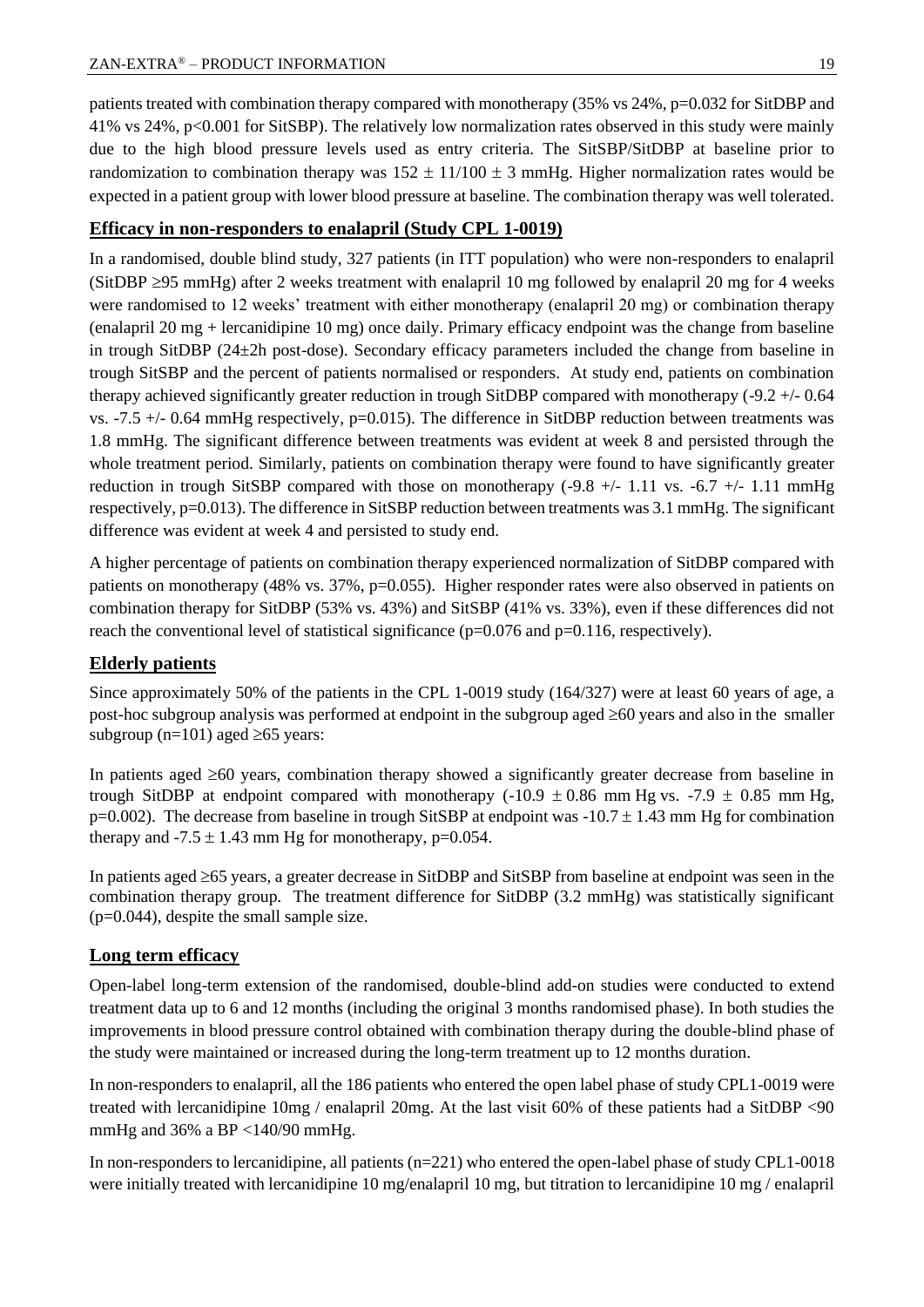20 mg was allowed during this phase if BP remained >140/90 mmHg. At the last visit 46% of all the patients who entered the open-label extension had a SitDBP <90 mmHg and 37% a BP <140/90 mmHg. Titration occurred in 133 patients, and SitDBP (or SitSBP) normalised after titration in about 1/3 of the cases. The improvements in blood pressure control were not obtained at the expense of tolerability.

## **5.2 PHARMACOKINETIC PROPERTIES**

When lercanidipine and enalapril were administered concomitantly, no pharmacokinetic interaction was observed.

## **Lercanidipine**

## **Absorption**

Lercanidipine is completely absorbed after oral administration and peak plasma levels occur about 1.5 to 3 hours after dosing.

The two enantiomers of lercanidipine show a similar plasma level profile: The time to peak plasma concentration is the same, the peak plasma concentration and AUC are, on average, 1.2-fold higher for the (S)-enantiomer. No *in vivo* interconversion of enantiomers is observed.

The absolute bioavailability of lercanidipine is about 10%, because of high first pass metabolism. The bioavailability increases 4-fold when lercanidipine is ingested up to 2 hours after a high fat meal, and about 2-fold when taken immediately after a carbohydrate-rich meal. Consequently, lercanidipine should be taken at least 15 minutes before a meal.

## **Distribution**

Distribution from plasma to tissues and organs is rapid and extensive.

The degree of serum protein binding of lercanidipine exceeds 98%. Since plasma protein levels are reduced in patients with severe renal or hepatic dysfunction, the free fraction of the drug may be increased.

#### **Metabolism**

Lercanidipine is extensively metabolised by CYP3A4; no parent drug is found in the urine or the faeces. It is predominantly converted to inactive metabolites and about 50% of the dose is excreted in the urine.

Oral administration of lercanidipine leads to plasma levels not directly proportional to dosage (non-linear kinetics). After 10, 20 or 40 mg, peak plasma concentrations observed were in the ratio 1:3:8 and areas under plasma concentration time curves in the ratio 1:4:18, suggesting a progressive saturation of first pass metabolism. Thus, availability increases with dosage elevation.

## **Excretion**

Elimination occurs essentially by biotransformation.

The mean terminal elimination half-life of S- and R-lercanidipine enantiomers is  $5.8 \pm 2.5$  and  $7.7 \pm 3.8$  hours respectively. No accumulation was seen upon repeated administration. The therapeutic activity lasts for 24 hours because of its high binding to lipid membranes.

#### Elderly, renal impairment and hepatic impairment

In elderly patients and in patients with mild to moderate renal dysfunction or mild to moderate hepatic impairment, the pharmacokinetic behaviour of lercanidipine was shown to be similar to that observed in the general patient population; patients with severe renal dysfunction or dialysis-dependent patients showed higher levels (about 70%) of the drug. In patients with moderate to severe hepatic impairment, the systemic bioavailability of lercanidipine is likely to be increased since the drug is normally metabolised extensively in the liver.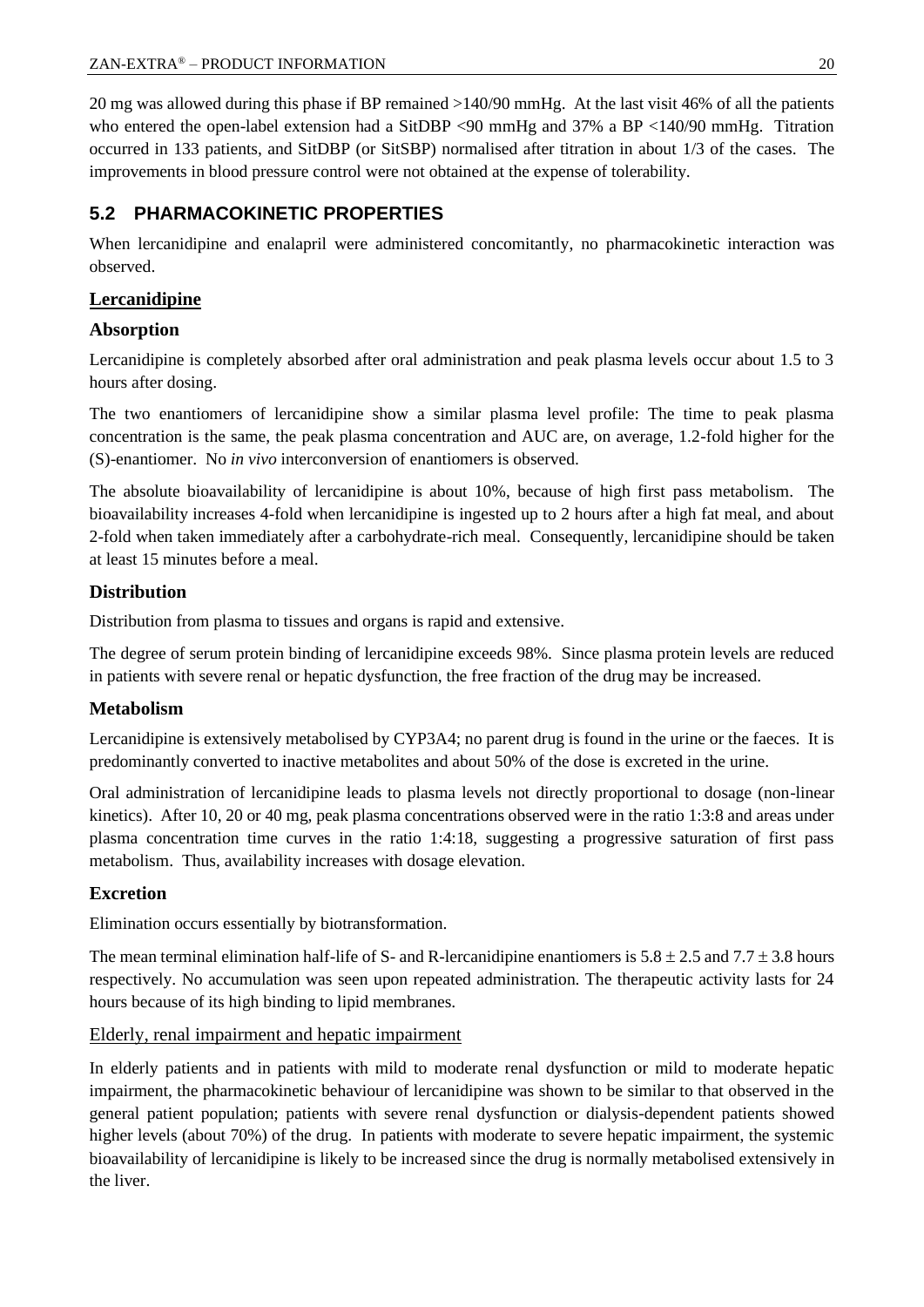## **Enalapril**

#### **Absorption**

Oral enalapril is rapidly absorbed with peak serum concentrations occurring within one hour. Based on urinary recovery, the extent of absorption of enalapril from oral enalapril tablets is approximately 60%, similar for the various doses in the therapeutic range. The absorption of oral enalapril is not influenced by the presence of food in the gastrointestinal tract.

Following absorption, oral enalapril is rapidly and extensively hydrolysed to enalaprilat, a potent angiotensin converting enzyme inhibitor.

Peak concentration of enalaprilat occurs three to four hours after an oral dose of enalapril maleate.

#### **Distribution**

Approximately 50% of enalaprilat is bound to plasma proteins. The serum concentration profile of enalaprilat exhibits a prolonged terminal phase, apparently associated with binding to ACE. In subjects with normal renal function, steady state serum concentrations of enalaprilat were achieved by the fourth day of administration of enalapril maleate. The plasma concentration time profile of enalaprilat was complex with several exponentials including a very prolonged terminal phase  $(t1/2 > 30$  hours). The effective half-life for accumulation of enalaprilat following multiple doses of oral enalapril maleate is eleven hours.

## **Metabolism**

Except for conversion to enalaprilat, there is no evidence for significant metabolism of enalapril. The extent of hydrolysis of enalapril is similar for the various doses in the recommended therapeutic range.

## **Excretion**

Excretion of enalaprilat is primarily renal. The principal components in urine are enalaprilat, accounting for about 40% of the dose, and intact enalapril (about 20%).

#### Renal Impairment

The exposure of enalapril and enalaprilat is increased in patients with renal insufficiency. In patients with mild to moderate renal insufficiency (creatinine clearance 40-60 mL/min) steady state AUC of enalaprilat was approximately two-fold higher than in patients with normal renal function after administration of 5 mg once daily. In severe renal impairment (creatinine clearance ≤30 mL/min) AUC was increased approximately 8fold. The effective half-life of enalaprilat following multiple doses of enalapril maleate is prolonged at this level of renal insufficiency and time to steady state is delayed (see Section 4.2 DOSE AND METHOD OF ADMINISTRATION).

## **5.3 PRECLINICAL SAFETY DATA**

#### **Genotoxicity**

There was no evidence of genotoxic activity for lercanidipine or enalapril. Lercanidipine did not induce gene mutation (*S. typhimurium* or Chinese hamster V79 fibroblasts), gene conversion (*Saccharomyces ceresvisiae* D4) or chromosomal damage (CHO cytogenetic assay; mouse micronucleus test).

Neither enalapril maleate nor the active diacid was mutagenic in the Ames test with *S. typhimurium*. Enalapril was also negative in the following genotoxicity studies: rec-assay, reverse mutation assay with *E. coli*, sister chromatid exchange with cultured mammalian cells, and chromosome aberration and micronucleus tests in mice.

## **Carcinogenicity**

Carcinogenicity studies using the lercanidipine+enalapril combination have not been performed.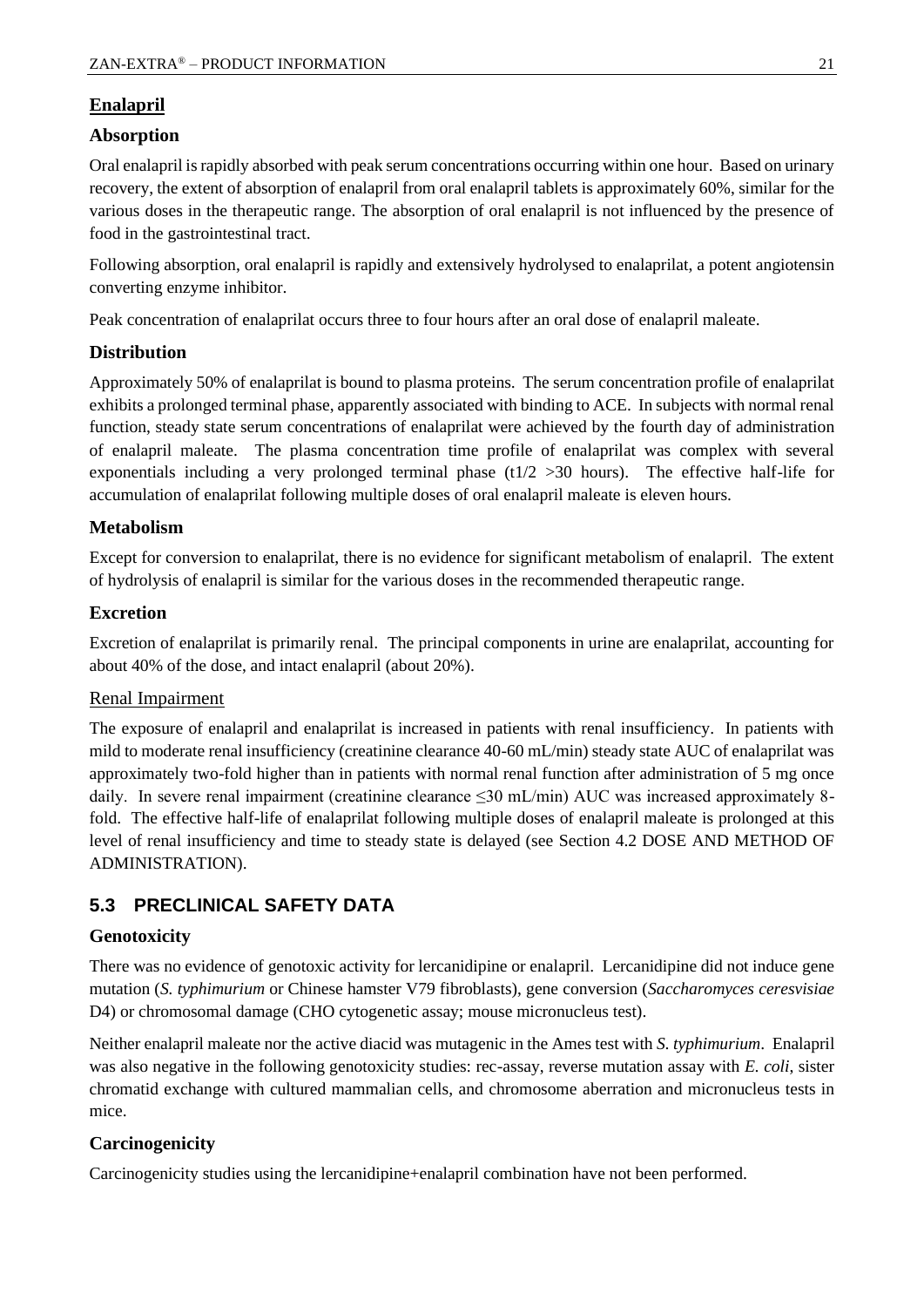#### Lercanidipine

Carcinogenicity studies of lercanidipine administered via the diet have been performed in rats and mice (18 months), using doses up to 60 mg/kg/day for mice and 5 mg/kg/day for rats. Plasma concentrations (AUC) of lercanidipine at the highest doses were about 4-8 times the AUC expected in humans at 10 mg/day. Lercanidipine showed no evidence of carcinogenic activity in these studies.

#### Enalapril

There was no evidence of carcinogenicity when enalapril was administered to rats for 106 weeks at doses up to 90 mg/kg/day or to male and female mice for 94 weeks at doses up to 90 and 180 mg/kg/day, respectively.

Several ACE inhibitors have been associated with an increase in the incidence of oxyphilic renal tubular cells and oncocytomas in rats. The potential for ACE inhibitors to cause this effect in humans is unknown. The progression of oxyphilic cells to oncocytomas is rare in humans and when it does occur, it is considered benign.

## **6 PHARMACEUTICAL PARTICULARS**

## **6.1 LIST OF EXCIPIENTS**

ZAN-EXTRA film-coated tablets contain the following excipients:

Lactose monohydrate, microcrystalline cellulose, sodium starch glycollate Type A, povidone, sodium bicarbonate, magnesium stearate, hypromellose, titanium dioxide, purified talc, macrogol 6000.

Additionally, ZAN-EXTRA 10/20 film-coated tablets contain quinoline yellow aluminium lake and iron oxide yellow.

## **6.2 INCOMPATIBILITIES**

Incompatibilities were either not assessed or not identified as part of the registration of this medicine.

## **6.3 SHELF LIFE**

In Australia, information on the shelf life can be found on the public summary of the Australian Register of Therapeutic Goods (ARTG). The expiry date can be found on the packaging.

## **6.4 SPECIAL PRECAUTIONS FOR STORAGE**

Store below 25°C. Protect from light and moisture.

## **6.5 NATURE AND CONTENTS OF CONTAINER**

ZAN-EXTRA 10/10 tablets are available in packs of 7 (physician's sample), 10 (physician's sample), 14, 28, 30, 35, 50, 56, 60, 98 and 100 tablets.

ZAN-EXTRA 10/20 tablets are available in packs of 7 (physician's sample), 10 (physician's sample), 14, 28, 30, 35, 50, 56, 60, 98 and 100 tablets.

ZAN-EXTRA tablets are packaged in polyamide-aluminium-PVC/aluminium blisters, inside cardboard cartons.

Some strengths, pack sizes and/or pack types may not be marketed.

#### **Australian Register of Therapeutic Goods (ARTG)**

AUST R 120955 – ZAN-EXTRA 10/10 lercanidipine hydrochloride 10 mg and enalapril maleate 10 mg film coated tablets blister pack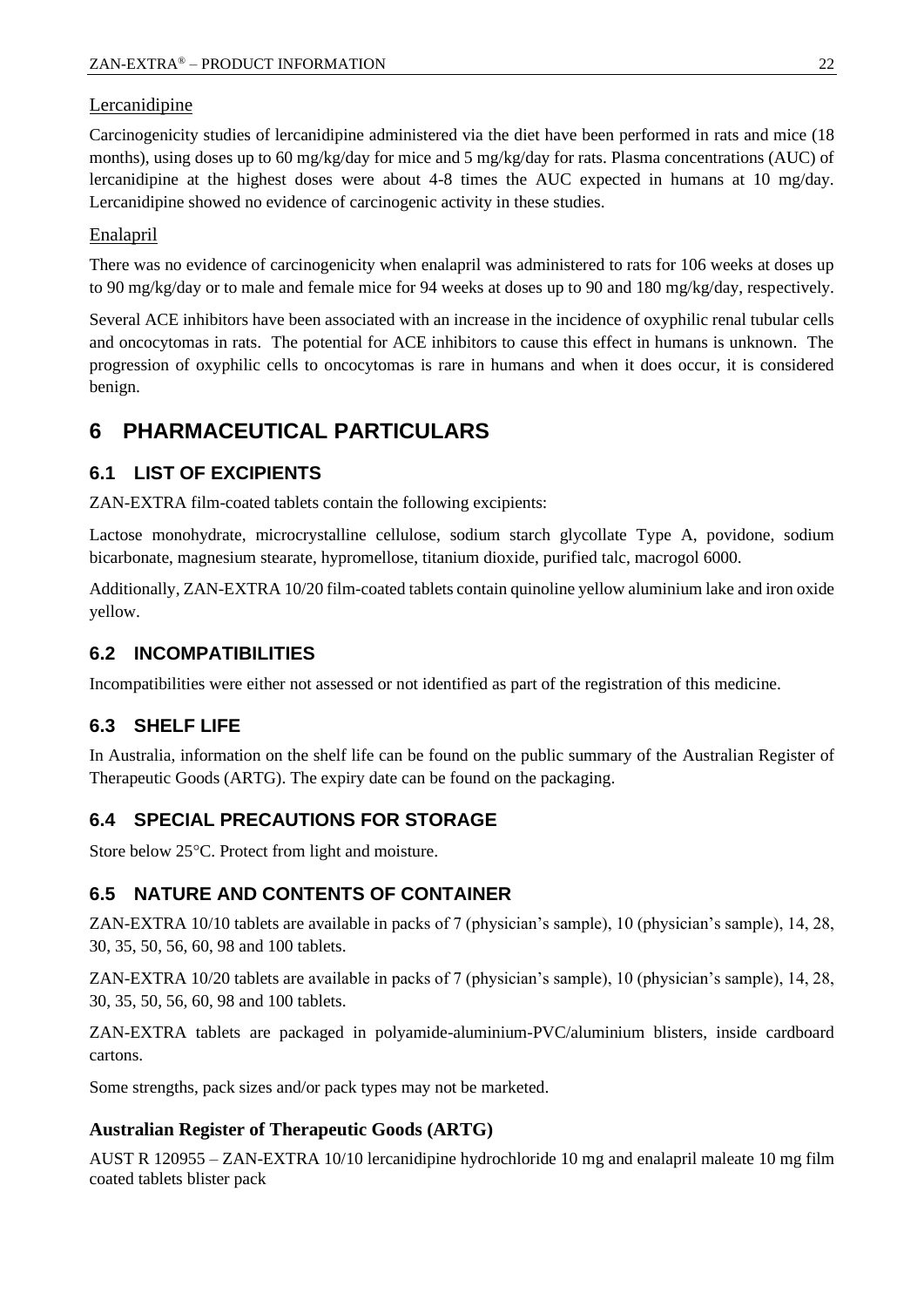AUST R 120961 – ZAN-EXTRA 10/20 lercanidipine hydrochloride 10 mg and enalapril maleate 20 mg film coated tablets blister pack

## **6.6 SPECIAL PRECAUTIONS FOR DISPOSAL**

In Australia, any unused medicine or waste material should be disposed of by taking it to your local pharmacy.

## **6.7 PHYSICOCHEMICAL PROPERTIES**

#### **Chemical Structure**

Lercanidipine HCl



3,5-pyridinedicarboxylic acid, 1,4- dihydro-2, 6-dimethyl-4-(3-nitrophenyl)-2-[(3,3 diphenylpropyl)methylamino]-1,1-dimethylethyl methyl ester hydrochloride

Molecular Weight: 648.2 (Free base: 611.7)

Enalapril maleate



(2S)-1-[(2S)-2-[[(1S)-1-(ethoxycarbonyl)-3-phenylpropyl]amino]propanoyl]pyrrolidine-2-carboxylic acid (Z)-butenedioate

Molecular Weight: 492.5

#### **CAS Number**

Lercanidipine HCl: 132866-11-6

Enalapril maleate: 76095-16-4

Lercanidipine hydrochloride is a microcrystalline, odourless, citrine-coloured powder, readily soluble in chloroform and methanol, practically insoluble in water. Octanol:water partition coefficient (LogP): 6.4.

Enalapril maleate is a white or almost white crystalline powder sparingly soluble in water, practically insoluble in dichloromethane, and freely soluble in methyl alcohol. It dissolves in dilute solutions of alkali hydroxides. A 1% solution in water has a pH of 2.4 to 2.9.